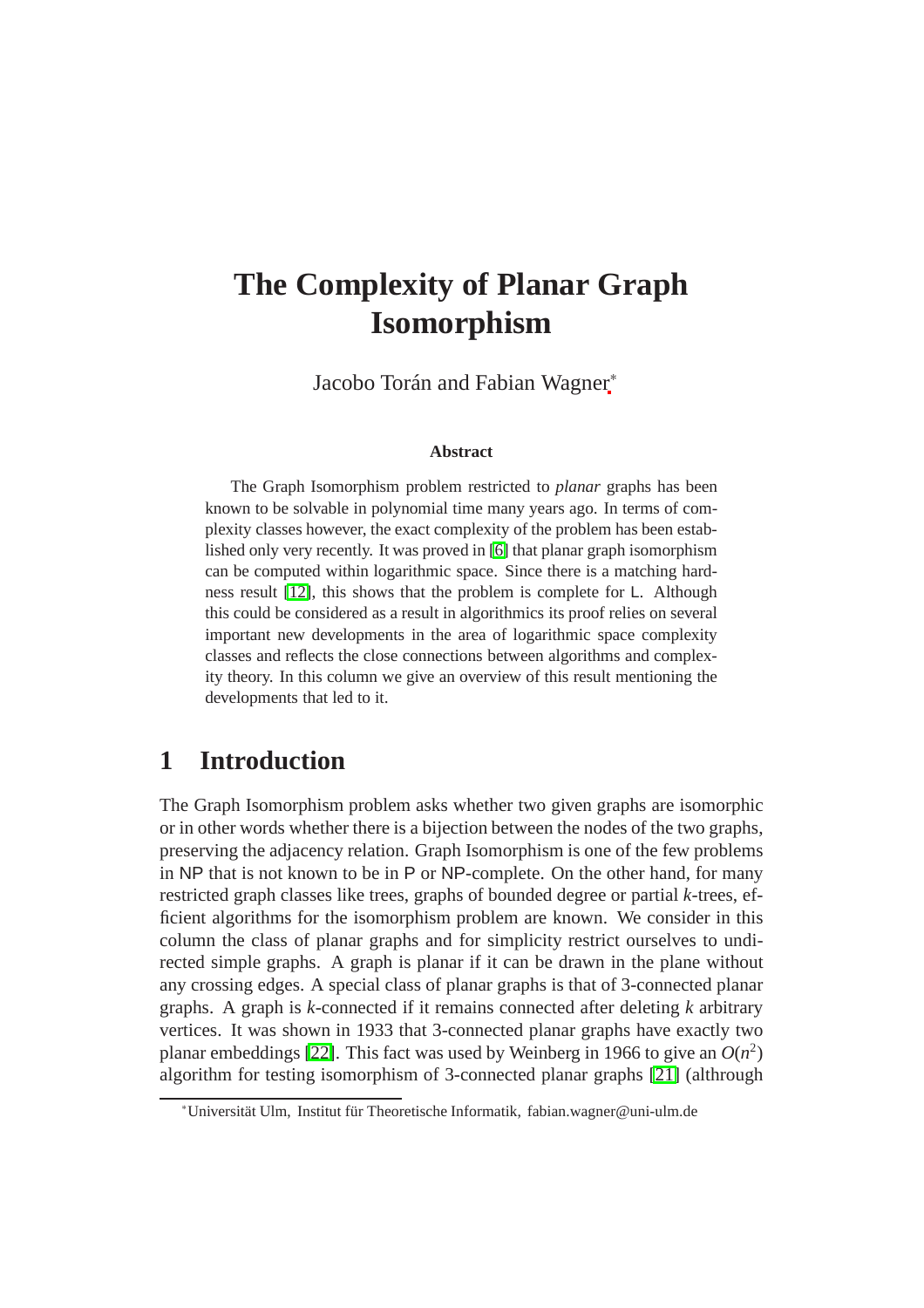the paper,  $n$  is the number of vertices of the input graphs). The idea of the algorithm is simple, the two given graphs are embedded in the plane and it is tested whether the embedding of the first graph is isomorphic to one of the two possible embeddings of the second graph. It suffices to fix an arbitrary edge *e* in one graph and run through all the edges *e* ′ of the other graph, i.e. test whether there exists an automorphism which maps *e* onto *e* ′ . With this method it is also possible to efficiently assign codes to 3-connected planar graphs as a way to identify them. This means that there is an efficiently computable function mapping graphs to strings or codes, so that two graphs are mapped to the same code if and only if they are isomorphic. Hopcroft and Tarjan extended Weinberg's algorithm and gave the first polynomial time algorithm for the isomorphism of planar graphs [\[8\]](#page-21-3). In their algorithm the graphs are divided first in connected components, these are subdivided in biconnected components and finally these components are partitioned in triconnected components. An initial connected component has articulation points separating its biconnected components from each other. These initial components are represented by a tree-like structure containing vertices for articulation points and vertices for biconnected components. In a similar way, the biconnected components are represented by tree structures containing vertices for its triconnected components and vertices for pairs of nodes (called separating pairs) which are separating these components. A triconnected component is either a 3-connected graph, a cycle or a 3-bond. Each vertex representing a triconnected component is then labeled with the code of the component and the whole structure can then be tested for isomorphism in a similar way as it is done for tree isomorphism. The original algorithm had a running time of  $O(n^2)$ . This was then improved to  $O(n \log n)$  in [\[10\]](#page-21-4) and finally Hopcroft and Wang [\[11\]](#page-21-5) obtained a linear time algorithm for the isomorphism of planar graphs. Recently Kukluk, Holder, and Cook [\[13\]](#page-21-6) gave an  $O(n^2)$  algorithm for planar graph isomorphism, which is suitable for practical applications.

Regarding the parallel complexity of the problem, Miller and Reif [\[16\]](#page-21-7) gave the first NC algorithm for planar graph isomorphism. Their algorithm runs in time  $O(\log n)$  with a polynomial number of processors in the CRCW PRAM model. This corresponds to the complexity class  $AC<sup>1</sup>$  of problems computable by unbounded fan-in circuits of polynomial size and logarithmic depth. More recently, using a completely different approach based on descriptive complexity, Grohe and Verbitsky [\[7\]](#page-20-1) provided a new method for testing isomorphism of planar graphs also within  $AC^1$ . They proved that for a class  $G$  of graphs, if every graph in the class is definable in first order logic with a finite number of variables and logarithmic quantifier depth, then the isomorphism problem for  $G$  is in AC<sup>1</sup>. Verbitsky [\[20\]](#page-21-8) showed that the class of planar 3-connected graphs is definable with 15 variables and logarithmic quantifier depth. Together with the  $AC<sup>1</sup>$  reduction from planar isomorphism to 3-connected planar isomorphism from [\[16\]](#page-21-7) this provides a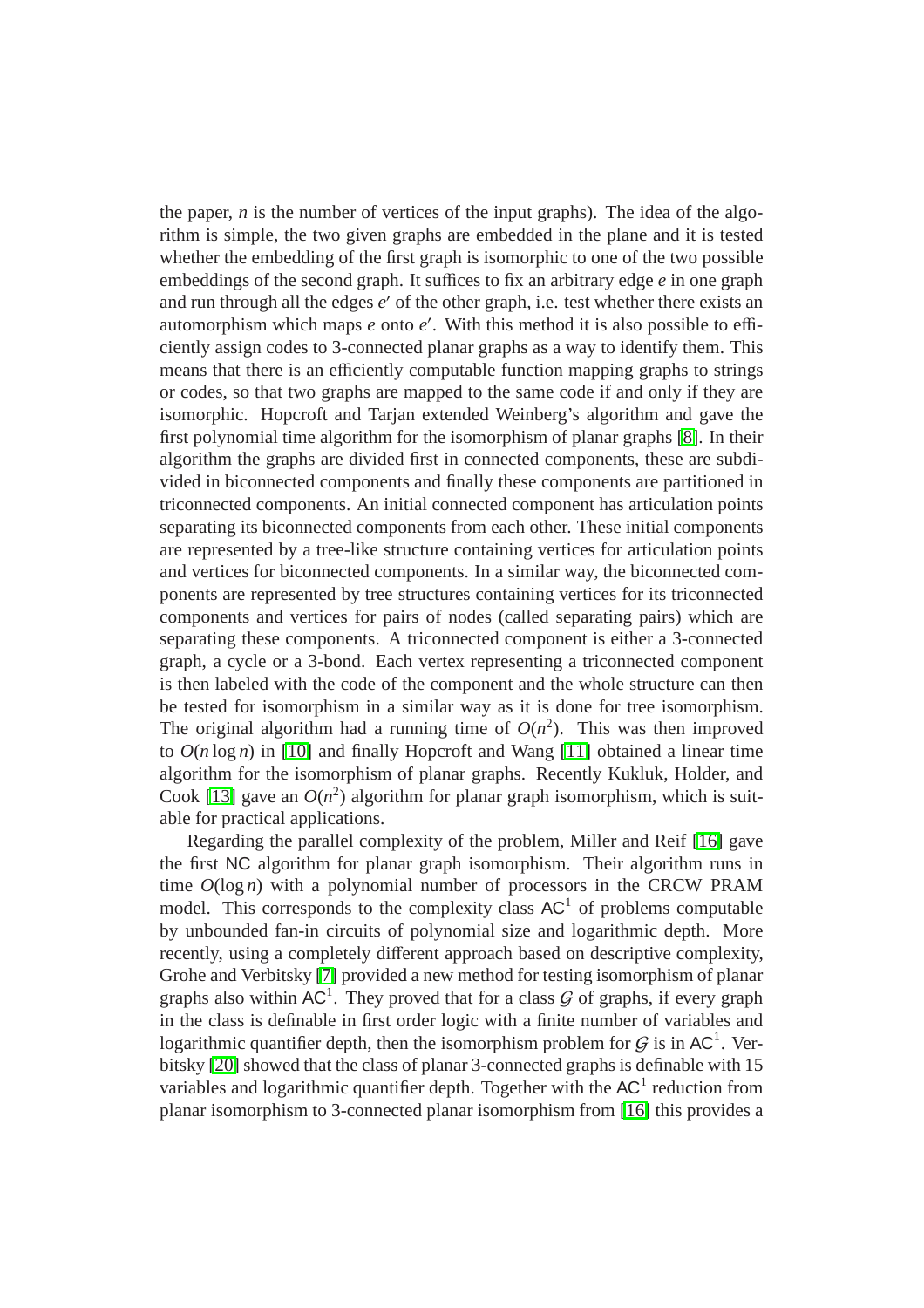different way to show that planar isomorphism lies in  $AC<sup>1</sup>$ .

We describe in this survey some of the results leading to the improvement of the upper bound from  $AC^1$  to logarithmic space. Located between L and  $AC^1$ , the complexity class UL played an important part in the development of the results. UL (unambiguous logarithmic space) is the class of problems computable by a logarithmic space nondeterministic machine having at most one accepting computation path for each input. The relation between the considered complexity classes is as follows:

$$
L\subseteq UL\subseteq AC^1.
$$

We denote by FL the class of functions computable within logarithmic space.

All the isomorphism results described in this overview can in fact be extended to graph canonization results. For a class  $G$  of graphs we say that a function  $f$ :  $\mathcal{G} \to \{0,1\}^*$  computes a *complete invariant* for the class if for every  $G, H \in \mathcal{G}$ it holds that *G* and *H* are isomorphic if and only if  $f(G) = f(H)$ . If moreover *f* computes for each *G* a graph *f*(*G*) isomorphic to *G* then we call *f* a *canonizing function* and *f*(*G*) a *canon*.

We recall in Section [2](#page-2-0) several facts that were used in the proof of the results. Similar as in the developments leading to polynomial time test for planar graph isomorphism, the first logarithmic space isomorphism algorithms worked for trees and 3-connected graphs. These are overviewed in Sections [2](#page-2-0) and [3.](#page-5-0) Finally the logarithmic space algorithm for planar graph isomorphism is explained in Section [4.](#page-10-0)

# <span id="page-2-0"></span>**2 Some previous results**

### **2.1 Tree isomorphism in L**

Lindell gave in [\[14\]](#page-21-9) a logarithmic space algorithm for tree isomorphism and canonization. Some of the ideas in this algorithm are used also in the new results. Lindell defined a canonical ordering between trees. For a tree  $T$ , we represent its root by *t* and the out-degree of *t* by #*t*. The size of the tree is denoted |*T*|. The tree isomorphism ordering  $\lt_{\tau}$  from Lindell is defined in the following way: Given two trees *S* and *T*, we say  $S \leq_T T$  if:

*i*)  $|S|$  <  $|T|$  or

- $ii)$   $|S| = |T|$  and  $#s < #t$ , or
- *iii*)  $|S| = |T|$ ,  $\#s = \#t = k$  and  $(S_1, \ldots, S_k) < (T_1, \ldots, T_k)$  lexicographically, were  $S_1 \leq T S_2 \leq T \ldots \leq T S_k$ , and  $T_1 \leq T T_2 \leq T \ldots \leq T T_k$ , are the ordered subtrees of *S* and *T* rooted at the children of *s* and *t*.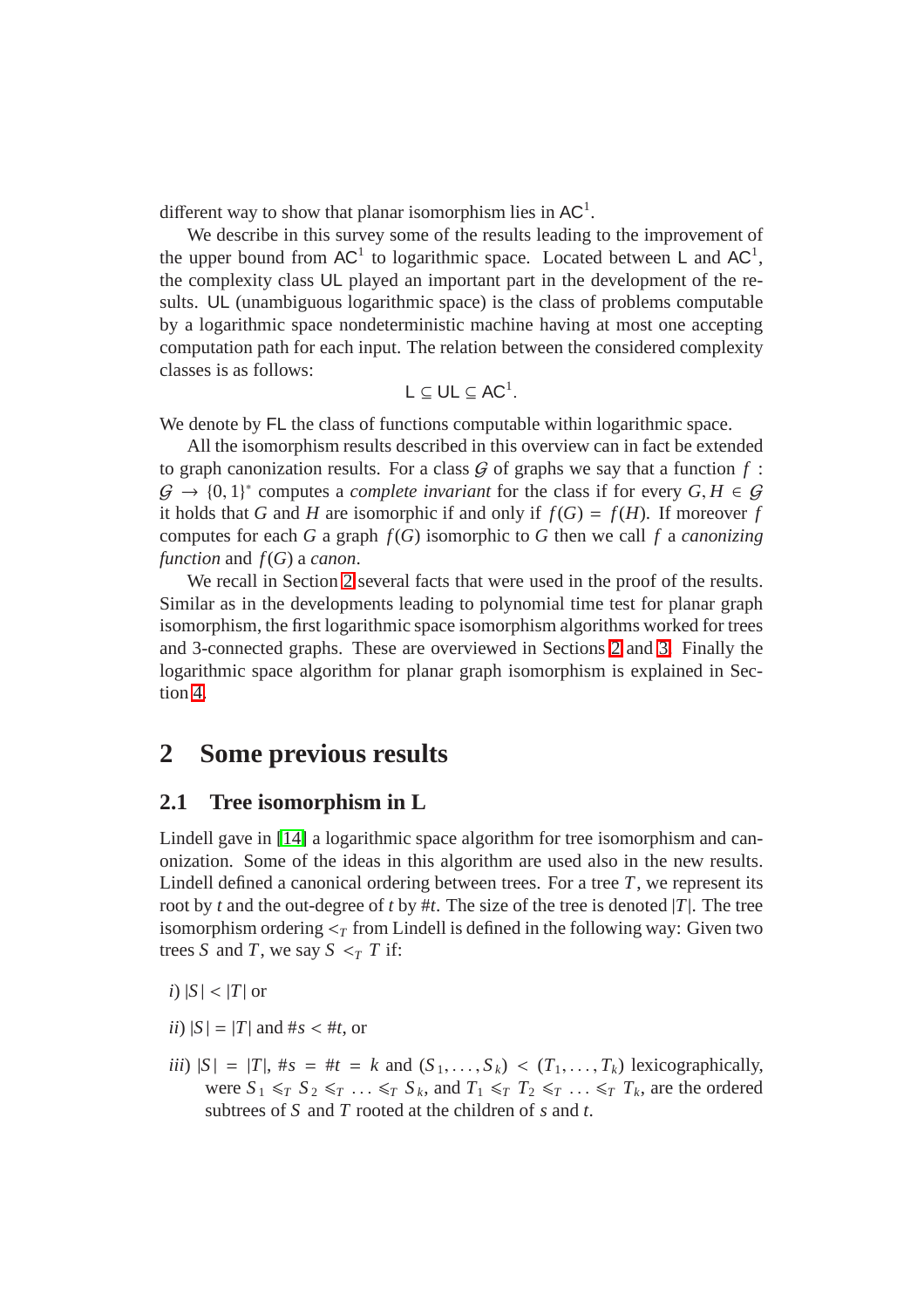It is not hard to see that if neither  $S \leq_T T$  nor  $T \leq_S S$  then *S* and *T* are isomorphic. Obviously the first two tests in the definition of tree ordering can be done in logarithmic space. Lindell proved that this is also true for the third step. This is done with the following variant of depth first search:

- Partition the children into classes, according to their size. Find the number of children of *s* and *t* of minimal size. If these numbers do not coincide then declare the tree with the largest number of minimal size children to be the smaller one. Otherwise, check the next size class until an inequality is found or all the children have been considered.
- If *s* and *t* have the same number of children of each size, then we compare the children in each size class in increasing order of the sizes recursively as follows: Let *k* be the number of children in one size class. We can suppose  $k > 0$ .
	- $-I$  *k* = 1 then only one recursive call is made and no extra space is needed for this.
	- $-I$  f  $k > 1$  then for each node in the size class in *S* we compute its order profile. This consists of three counters  $c_1, c_2$  and  $c_1$  indicating the number of children in the corresponding size class of *T* being respectively smaller than, larger than or equal to the node under consideration. The counters are updated by making cross comparisons. We start with the children with minimal order profile, those with  $c_$  = 0. They form an isomorphism class. The size of this class is compared across the trees by comparing the values of the  $c<sub>=</sub>$  counters. If they match, both trees have the same number of minimal children. To compare larger children in the same size class, the value of  $c_{\text{=}i}$  in the last step works as a threshold. This is used to search for the next minimal children of *s* and *t*. The process is then repeated and the threshold is incremented until reaching  $k$ , at which point we proceed to the next size class. If all the size classes are visited without detecting an inequality then the trees are isomorphic.

### **2.2 Planarity testing and distance computation**

A graph is *planar* if it can be drawn on the plane so that no edges cross. Such a drawing is a *planar embedding*. Allender and Mahajan [\[3\]](#page-20-2) showed that the problem of determining if a given graph is planar, can be computed in the complexity class SL (symmetric logarithmic space). Some year later Reingold [\[18\]](#page-21-10) proved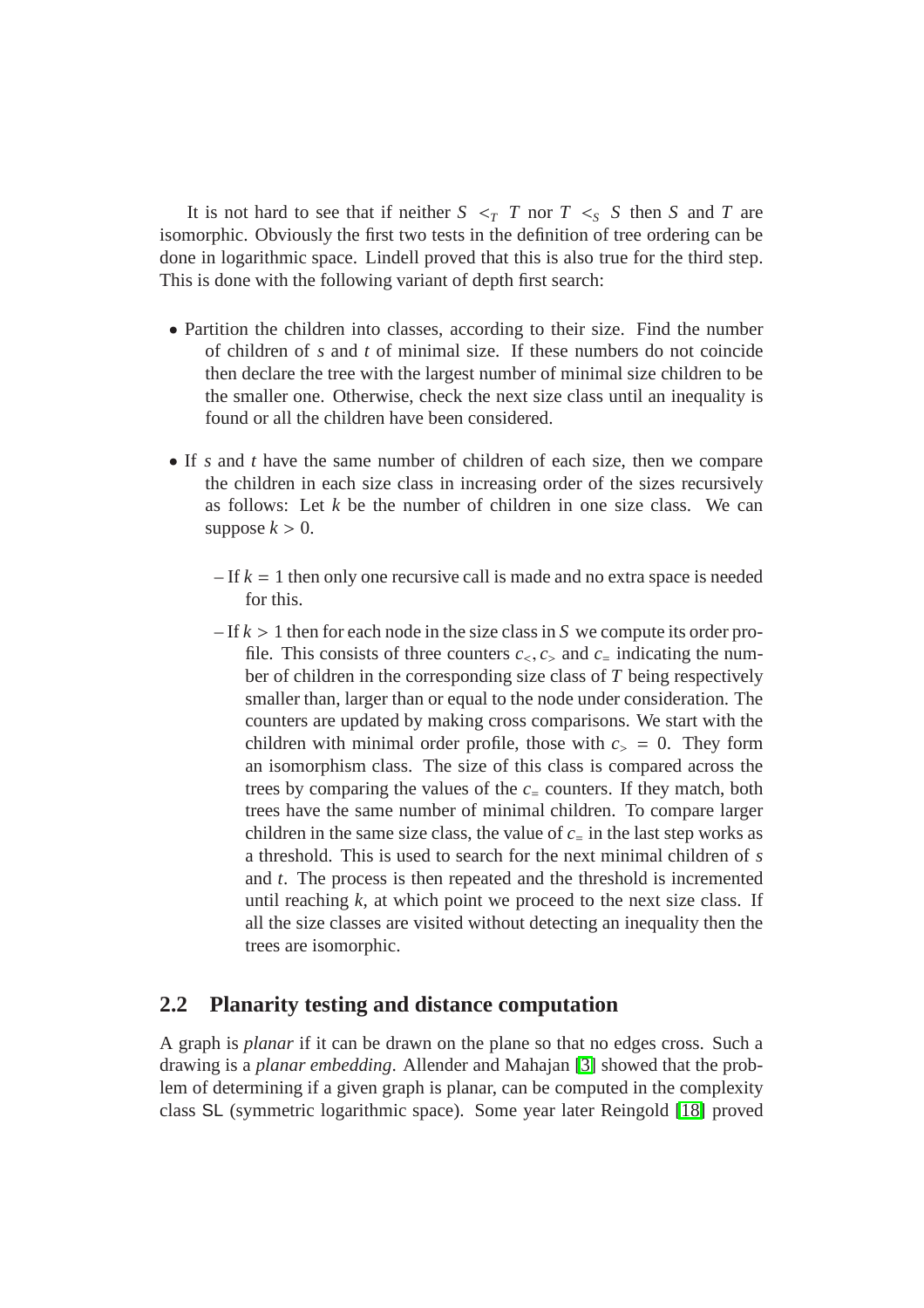that the classed SL and L coincide, thus bringing the planarity recognition problem to L.

Let  $E<sub>v</sub>$  be the set of edges  $(u, v)$  in the graph  $G = (V, E)$  incident to v. A *rotation scheme* for a graph *G* is a set  $\rho$  of permutations,  $\rho = {\rho_v \mid v \in V}$ , where  $\rho_v$  is a permutation on  $E_v$  that has only one cycle (which is called a *rotation*). Let  $\rho^{-1}$  be the set of inverse rotations,  $\rho^{-1} = {\rho_v^{-1} \mid v \in V}$ . A rotation scheme  $\rho$  describes an embedding of graph *G* in the plane. If the embedding is planar, we call  $\rho$ a *planar rotation scheme*. The pair (*G*, ρ) is called a *combinatorial embedding* for *G*. Allender and Mahajan also showed the following useful result:

**Theorem 2.1.** *[\[3\]](#page-20-2) There is a logarithmic space algorithm that on input a planar graph G produces a planar rotation scheme* ρ *for G.*

A planar 3-connected graph has exactly two planar rotation schemes [\[22\]](#page-21-1), some rotation scheme  $\rho$  and its inverse  $\rho^{-1}$ .

An important tool in the first isomorphism tests for 3-connected planar graphs is the computation of distances in planar graphs within the class UL. This theorem builds on a series of results dealing with the reachability problem in directed planar graphs, [\[2\]](#page-20-3),[\[17\]](#page-21-11) that lead to the algorithm from Bourke, Tewari and Vinodchandran [\[4\]](#page-20-4) to compute the reachability problem for planar graphs within UL ∩ coUL.

**Theorem 2.2.** *[\[19\]](#page-21-12) The distance between two given vertices in a planar graph can be computed in* UL ∩ coUL*.*

## **2.3 Universal exploration sequences**

The celebrated result from Reingold [\[18\]](#page-21-10) showing that the reachability problem in undirected graphs can be computed in L, has an important consequence for the construction of universal exploration sequences in logarithmic space. This fact is used in some of the isomorphism algorithms.

For a *d*-regular graph *G*, a numbering of the edges and a starting edge  $e_0$ , a sequence  $(\tau_1, \tau_2, ..., \tau_l) \in \{0, ..., d - 1\}^l$  defines a walk  $v_{-1}, v_0, ..., v_k$  in *G* in the following way: starting at  $e_0 = (v_{-1}, v_0)$ , for each *i* if  $(v_{i-1}, v_i)$  is the *k*-th edge of  $v_i$ then  $(v_i, v_{i+1})$  is the  $k + \tau_i$ -th edge of  $v_i$  modulo *d*.

A sequence  $(\tau_1, \tau_2, \ldots, \tau_l) \in \{0, \ldots, d-1\}^l$  is called an  $(n, d)$  *universal exploration sequence* if for every connected *d*-regular graph with at most *n* vertices, any numbering of its edges and any starting edge, the walk obtained from the sequence explores all the vertices in the graph.

We use the fact that such universal exploration sequences exist and can be computed in logarithmic space.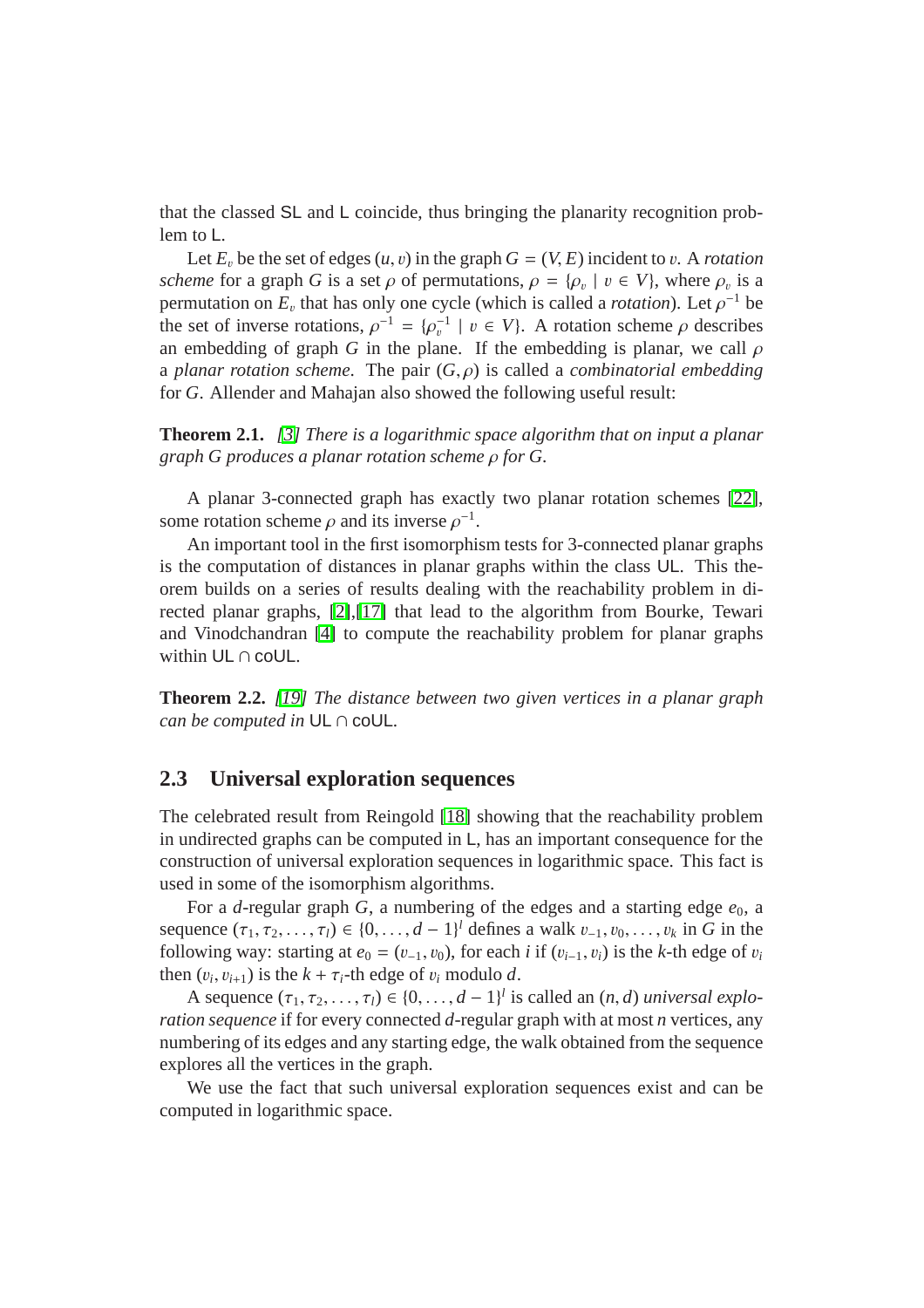**Theorem 2.3.** *[\[18\]](#page-21-10) There exists a logarithmic space algorithm that on input* (1*<sup>n</sup>* , 1 *d* ) *produces an* (*n*, *d*)*-universal exploration sequence of polynomial size.*

# <span id="page-5-0"></span>**3 Planar** 3**-connected Graph Isomorphism**

Weinberg's [\[21\]](#page-21-2)  $O(n^2)$  algorithm for testing isomorphism of planar 3-connected graphs constructs for a graph *G* a code with respect to each one of its edges and both rotation schemes. Of all these codes, the lexicographical smallest one is used as a canonical form for *G*. Weinberg's algorithm does not work within logspace, because the vertices and edges have to be stored. Thierauf and Wagner showed in [\[19\]](#page-21-12) how to construct a different code in UL. Some months later, using Reingolds results on logarithmic space universal exploration sequences [\[18\]](#page-21-10), Datta, Limaye and Nimbhorkar improved this to an isomorphism algorithm for planar 3 connected graphs that works in logarithmic space [\[5\]](#page-20-5). We describe both results in this section.

### <span id="page-5-1"></span>**3.1** An isomorphism algorithm in UL ∩ coUL

**Theorem 3.1.** *[\[19\]](#page-21-12) The isomorphism problem for planar,* 3*-connected graphs is in* UL ∩ coUL*.*

Let  $(s, t)$  be a designated edge and  $\rho$  be a rotation scheme for *G*. The construction has three steps: First, we compute a canonical spanning tree *T* for *G*. Second, with help of this spanning tree and the rotation function  $\rho$  we perform a depth-first traversal on the edges of the graph and construct a canonical list *L* of all edges of *G*. Finally, we rename the vertices depending on the position of their first occurrence in the list *L*.

We will see that the spanning tree in step 1 can be computed in (the functional version of) UL  $\cap$  coUL. The list and the renaming in step 2 and step 3 can be computed in FL.

The overall algorithm has to decide whether two given graphs *G* and *H* are isomorphic. To do so, we fix  $(s, t)$  and  $\rho$  for *G* and cycle through all edges of *H* as designated edge and the two possible embeddings of *H*. Then *G* and *H* are isomorphic if and only if the canonical forms for *G* and *H* match. It is not hard to see that this outer loop works in logspace.

#### **Step 1: Construction of a canonical spanning tree**

We show that the following problem can be solved in unambiguous logspace. Given, an undirected graph  $G = (V, E)$ , a rotation scheme  $\rho$  for *G*, and a designated edge  $(s, t) \in E$ , output a canonical spanning tree  $T \subseteq E$  of *G*, which does not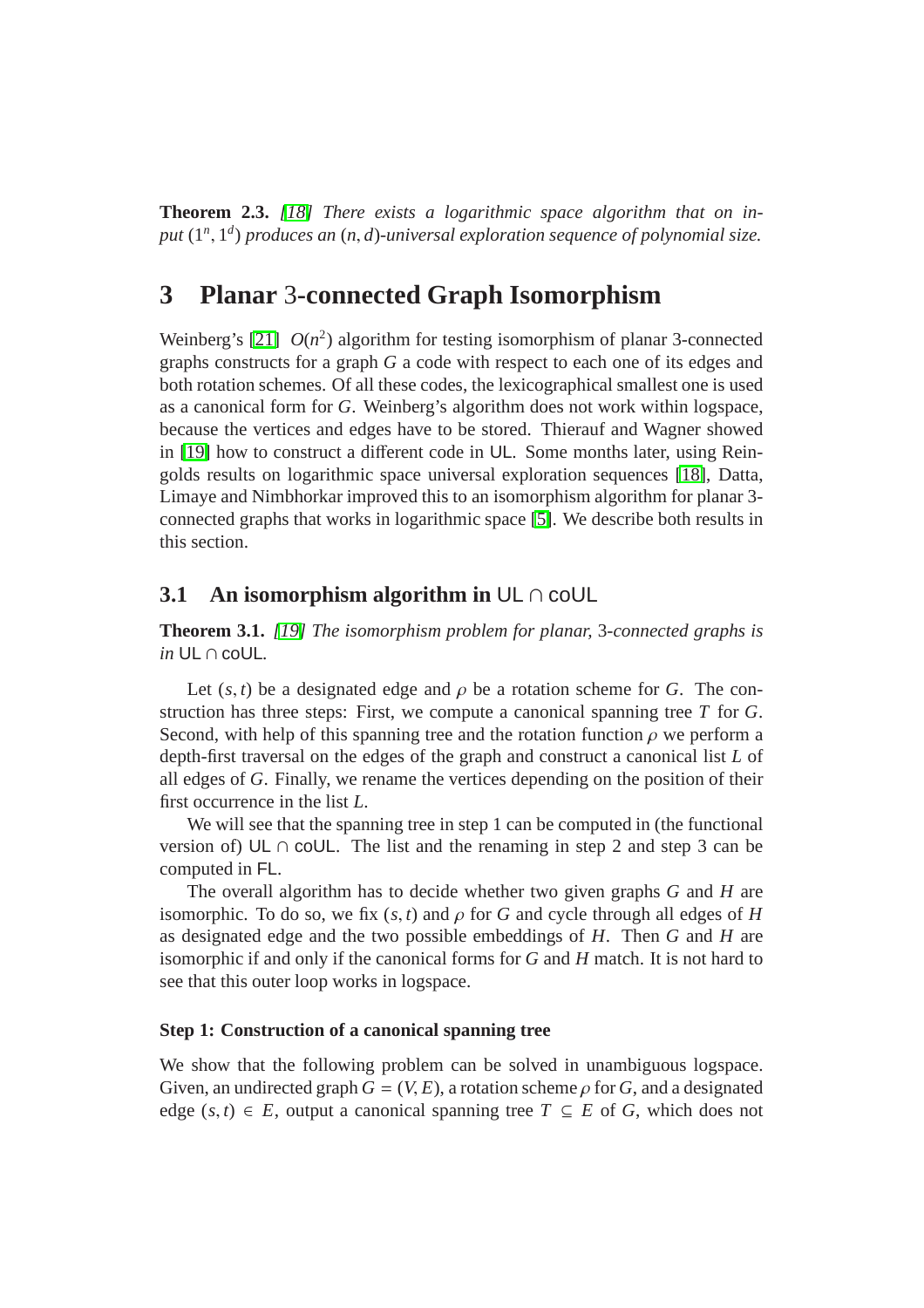depend on the input representation of  $\rho$  for *G*, any representation will result in the same spanning tree *T*.

The idea to construct the spanning tree is to traverse *G* with a breadth-first search starting at node *s*. The neighbors of a node are visited in the order given by the rotation scheme  $\rho$ . Since the algorithm should work in logspace, we cannot afford to store all the nodes that we already visited, as in a standard breadth-first search. We get around this problem by working with distances between nodes.

We start with the nodes at distance 1 from *s*. That is, write  $(s, v)$  on the output tape, for all  $v \in \Gamma(s)$ . Now let  $d \ge 2$  and assume that we have already constructed *T* up to nodes at distance  $\le d - 1$  from *s*. Then we consider the nodes at distance *d* from *s*. Let *w* be a node with distance  $d(s, w) = d$ . We connect *w* to the tree constructed so far by computing a shortest path from *s* to w. Ambiguities are resolved by using the first feasible edge according to  $\rho$ . We start with  $(s, t)$  as the active edge (*u*, v).

- If  $d(u, w) > d(v, w)$ , then  $(u, v)$  is the first edge encountered that is on a shortest path from *u* to *w*. Therefore we go from *u* to *v* and start searching the next edge from *v*. As starting edge we take  $\rho_n(v, u)$ , the successor of  $(v, u)$ . This is the new active edge.
- If  $d(u, w) \le d(v, w)$ , then  $(u, v)$  is not on a shortest path from *u* to *w*. Then we proceed with  $\rho_u(u, v)$  as the new active edge.

After  $d - 1$  steps in direction of w, the node v of the active edge  $(u, v)$  is a predecessor of w on a shortest path from  $s$  to w. Then we write  $(v, w)$  on the output tape.

The spanning tree *T* is canonical, because its construction depends only on  $\rho$ , edge (*s*, *t*), and edge set *E*. The following figure shows an example of a spanning tree *T* for a graph *G* with rotation function  $\rho$  which arranges the edges in clockwise order around each vertex of *G*.



<span id="page-6-0"></span>Figure 1: A 3-connected planar graph and its planar rotation scheme.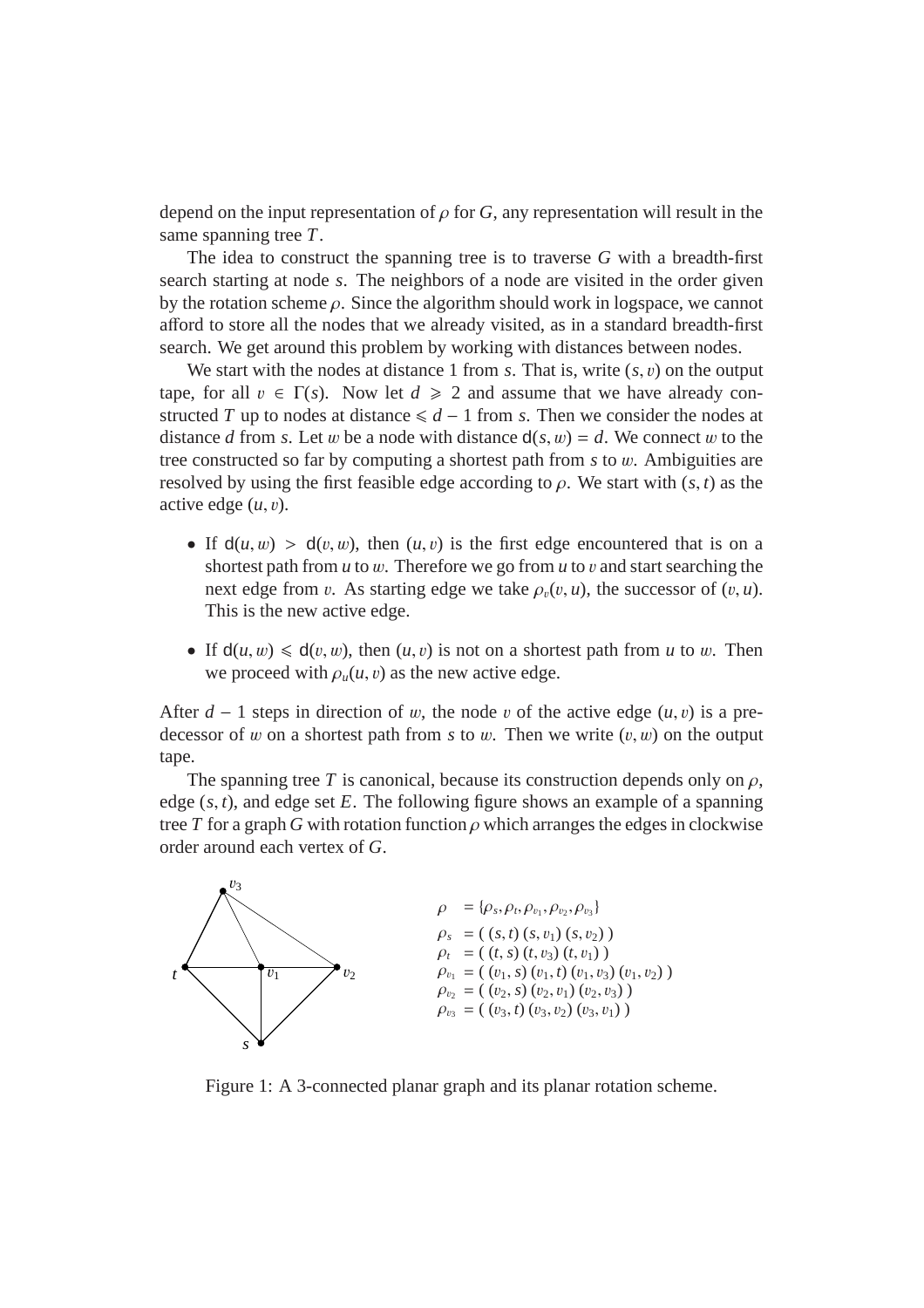Except for the computation of the distances, the algorithm works in logspace. We have to store the values of  $d$ ,  $k$ ,  $u$  and  $v$ , and the position of  $w$ , plus some extra space for doing calculations. Thierauf and Wagner also proved, that distances in planar graphs can be computed in  $UL \cap colUL$ . This is based on the results from Reinhard and Allender [\[17\]](#page-21-11) and Bourke, Tewari, and Vinodchandran [\[4\]](#page-20-4), that the reachability problem for planar directed graphs is in UL∩coUL. Since L<sup>UL∩coUL</sup> = UL ∩ coUL the canonical spanning tree can be computed in UL ∩ coUL.

#### **Step 2: Computation of a canonical list of all edges**

With  $G = (V, E)$ , a rotation scheme  $\rho$  for *G*, a spanning tree  $T \subseteq E$  of *G* and a designated edge  $(s, t) \in T$  we compute a canonical list *L* of all edges in *E*. The list *L* then still contains the original vertex names in *G*, it does not depend otherwise on the input representation of  $\rho$ , *G* or *T*.

The idea is to traverse the spanning tree in a depth-first manner. At each vertex *u* we visit all incident edges of *u* in a cyclic manner according to  $\rho_u$  until the next edge *e* of the spanning tree is reached. We go down the tree along *e* and recursively do the same at the node reached. At some point we will encounter *e* again and come back to *u*. Then we continue to output the edges incident to *u*.

More formally, we start the traversal with edge  $(s, t)$  as the active edge  $(u, v)$ . We write  $(u, v)$  on the output tape and then compute the next active edge as follows:

- If  $(u, v) \in T$  then we walk depth-first in T from *u* to *v*, consider the edge  $(v, u)$ and take  $\rho_v(v, u)$  its successor according to  $\rho_v$ .
- If  $(u, v) \notin T$  then we proceed breadth-first with  $\rho_u(u, v)$ .

This step is repeated until we entirely traversed *E* and the active edge is again (*s*, *t*). Every undirected edge is encountered exactly once in each direction. According to Figure [1](#page-6-0) the canonical list *L* is the following.

$$
L = (s, t)(t, v_3)(v_3, v_2)(v_3, v_1)(v_3, t)(t, v_1)(t, s)
$$
  
\n
$$
(s, v_1)(v_1, t)(v_1, v_3)(v_1, v_2)(v_1, s)
$$
  
\n
$$
(s, v_2)(v_2, v_1)(v_2, v_3)(v_2, s)
$$

#### **Step 3: Renaming the vertices**

The last step is to rename the vertices in the list *L* so that they become independent of the names they have in *G*. This is achieved as follows: consider the first occurrence (from left) of node v in L. Let  $k - 1$  be the number of pairwise different nodes to the left of  $v$ . Then all occurrences of  $v$  are replaced by  $k$ . Recall, that *L* starts with the edge (*s*, *t*). Hence, all occurrences of *s* get replaced by 1, all occurrences of *t* by 2, and so on. Call the new list  $\text{code}(G, \rho, s, t)$ .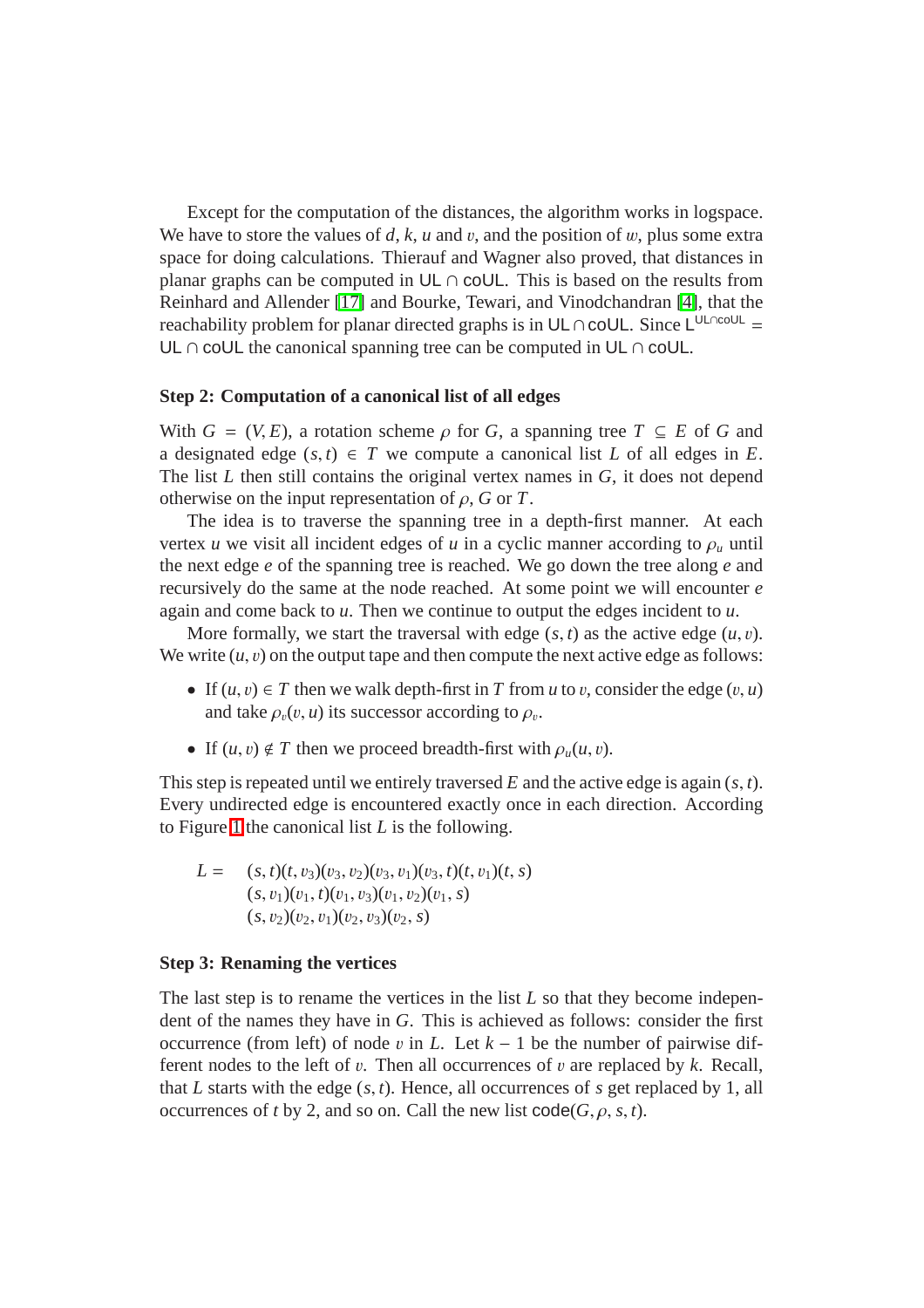Given *L* as input, the list  $code(G, \rho, s, t)$  can be computed in logspace. We start with the first node v (which is  $s$ ) and a counter  $k$ , that counts the number of different nodes we have seen so far. In the beginning, we set  $k = 1$ .

- If v occurs for the first time, then we output *k* and increase *k* by 1.
- If v occurs already to the left of the current position then we have to determine the number, that  $\nu$  got at its first occurrence. To do so, we determine the first appearance of  $v$  and then count the number of different nodes to the left of v at its first appearance.

Then we go to the next node in *L*.

Consider the example from above. The code constructed from list *L* for *G* is as follows.

 $L = (s, t)$   $(t, v_3)$   $(v_3, v_2)$   $(v_3, v_1)$   $(v_3, t)$   $(t, v_1)$   $(t, s)$  $code(G, \rho, s, t) = (1, 2) (2, 3) (3, 4) (3, 5) (3, 2) (2, 5) (2, 1)$ sequel of *L*  $(s, v_1)$   $(v_1, t)$   $(v_1, v_3)$   $(v_1, v_2)$   $(v_1, s)$ sequel of code  $(1, 5)$   $(5, 2)$   $(5, 3)$   $(5, 4)$   $(5, 1)$ sequel of *L*  $(s, v_2)$   $(v_2, v_1)$   $(v_2, v_3)$   $(v_2, s)$ sequel of code  $(1, 4)$   $(4, 5)$   $(4, 3)$   $(4, 1)$ 

It remains to argue that the new names of the nodes are independent of their names in *G*. Let *H* be a graph which is isomorphic to *G*, and let  $\varphi$  be an isomorphism between *G* and *H*. Note that  $\rho \circ \varphi$  is a rotation scheme for *H*. Consider the computation of the code for graph *H* with rotation scheme  $\rho \circ \varphi$  and designated edge  $(\varphi(s), \varphi(t))$ . The spanning tree computed in step 1 will be  $\varphi(T)$  and the list computed in step 2 will be  $\varphi(L)$ . Now the above renaming procedure will give the same number to node v in L and to node  $\varphi(v)$  in  $\varphi(L)$ . For example, the nodes  $\varphi(s)$  and  $\varphi(t)$  will get number 1 and 2, respectively. It follows that  $code(G, \rho, s, t) = code(H, \rho \circ \varphi, \varphi(s), \varphi(t))$ . We summarize:

**Theorem 3.2.** [\[19\]](#page-21-12) Let G and H be connected, undirected graphs, let  $\rho_G$  be a *rotation scheme for G and* (*s*, *t*) *be an edge in G. Then G and H are isomorphic i*ff *there exists a rotation scheme* ρ*<sup>H</sup> for H and an edge* (*u*, v) *in H such that*  $code(G, \rho_G, s, t) = code(H, \rho_H, u, v)$ .

With a very different approach, Datta, Limaye and Nimbhorkar [\[5\]](#page-20-5) improved the previous result from UL  $\cap$  coUL to L. Their method is in some sense much easier since it avoids the spanning tree construction eliminating the distance computations (the part in  $UL \cap colL$ ). It uses however the concept of universal exploration sequence and the non-trivial fact that such sequences can be computed in L.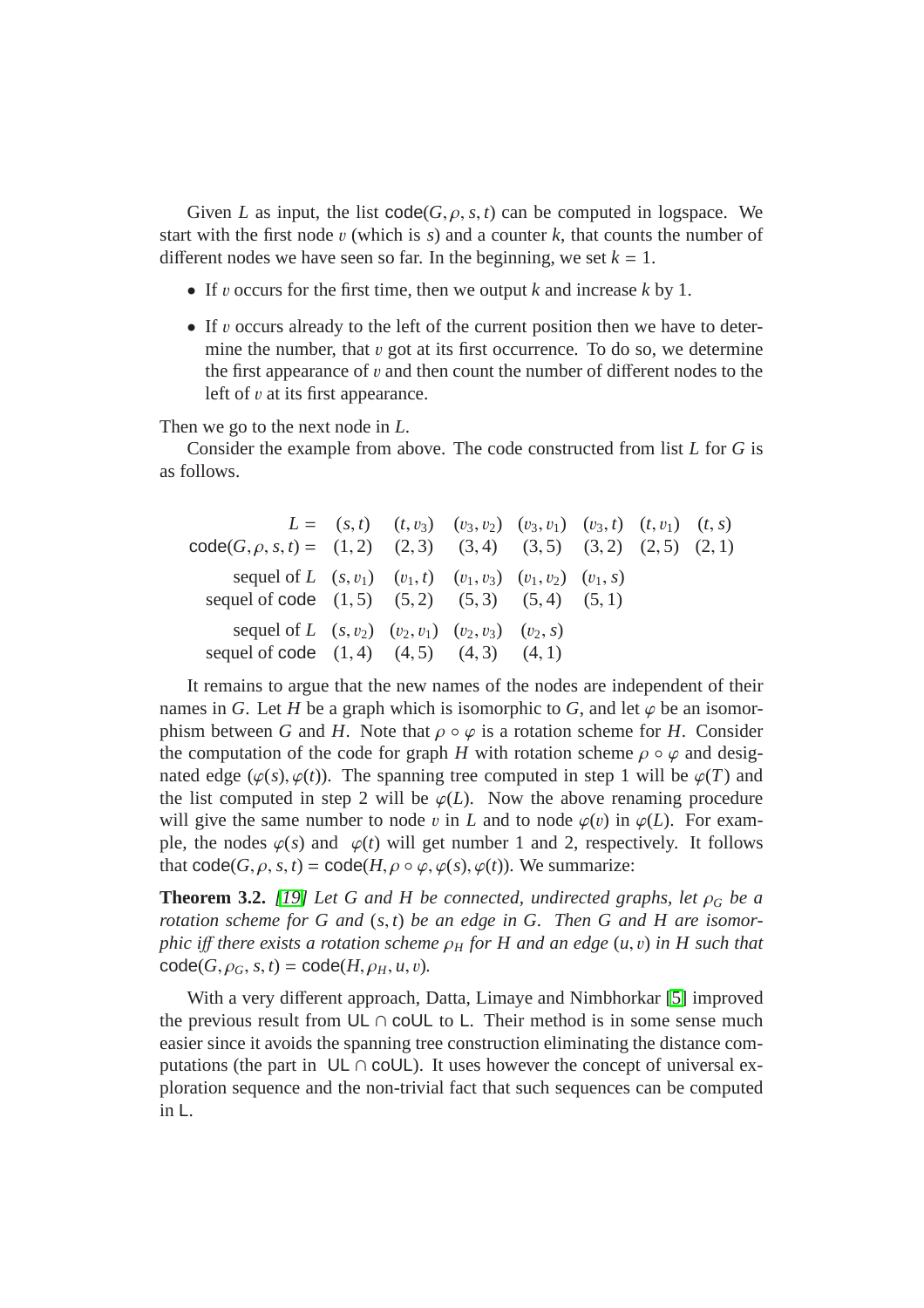**Theorem 3.3.** *[\[5\]](#page-20-5) The isomorphism problem for planar,* 3*-connected graphs is in* L*.*

The idea of the algorithm is to use a universal sequence [\[18\]](#page-21-10) in order to construct a canonical code for a given planar 3-connected graph *G*. Since Reingolds's construction requires the graph to have constant degree, there is a preprocesing step in which *G* is transformed into a 3-regular colored graph *G* ′ with the property that two graphs are isomorphic if and only if their transformations are also isomorphic (with a color preserving isomorphism). In a second step a canonical code is computed. The code is specific to the choice of a planar embedding  $\rho$  for *G*, a starting node and a starting edge. Since there are only polynomially many possible choices for these parameters, for two given graphs *G* and *H*, a logarithmic space procedure can cycle through all the possibilities and decide that the graphs are isomorphic if and only if the canonical codes match for any of the choices.

#### **Step 1: Making the graph 3-regular**

Given a 3-connected planar graph  $G = (V, E)$  and a planar embedding  $\rho$  we construct a 3-regular planar graph *G* ′ with the edges colored with two colors. *G* ′ might not be 3-connected, however the planar embedding from *G* will be inherited to *G'*. Every vertex v of *G* is replaced in *G'* by a cycle  $\{v_1, \ldots, v_d\}$  (*d* is the degree of v). The *d* edges  $e_1, \ldots, e_d$  incident with v in *G* are now respectively incident to  $\{v_1, \ldots, v_d\}$  in *G*<sup>'</sup>. The edges of the cycles are colored with color 1 and the edges  $e_1, \ldots, e_d$  with color 2. The obtained graph  $G'$  is 3-regular and it is not hard to see that two graphs *G* and *H* are isomorphic if and only if their transformation  $G'$  and  $H'$  are isomorphic with a color preserving isomorphism.

#### **Step 2: Obtaining the canonical code**

On input an edge-colored graph *G* with *n* vertices, maximum degree 3, a planar embedding  $\rho$ , a starting vertex v and a starting edge  $e = (u, v)$ , we want to construct a canon for *G*. For this, we compute first in logarithmic space an (*n*, 3)-universal exploration sequence  $U$ . Then, starting at v and e we transverse G according to  $U$ and  $\rho$  giving the list *L* of the visited vertices as label. We can rename the vertices according to their first occurrence in *L*, as it is done in step 3 from Theorem [3.1.](#page-5-1) Finally, we can cycle over every possible pair (*i*, *j*), checking whether it is an edge in the renamed list and outputting its color if this is the case. This output can be considered as a canonical colored adjacency matrix for *G*.

The authors prove that this method is correct by showing the following: For two graphs  $G_1$  and  $G_2$  with their respective embedding  $\rho_1$ ,  $\rho_2$ , with starting vertices  $v_1$ ,  $v_2$  and edges  $e_1$ ,  $e_2$ , if the canons coincide then the graphs are isomorphic,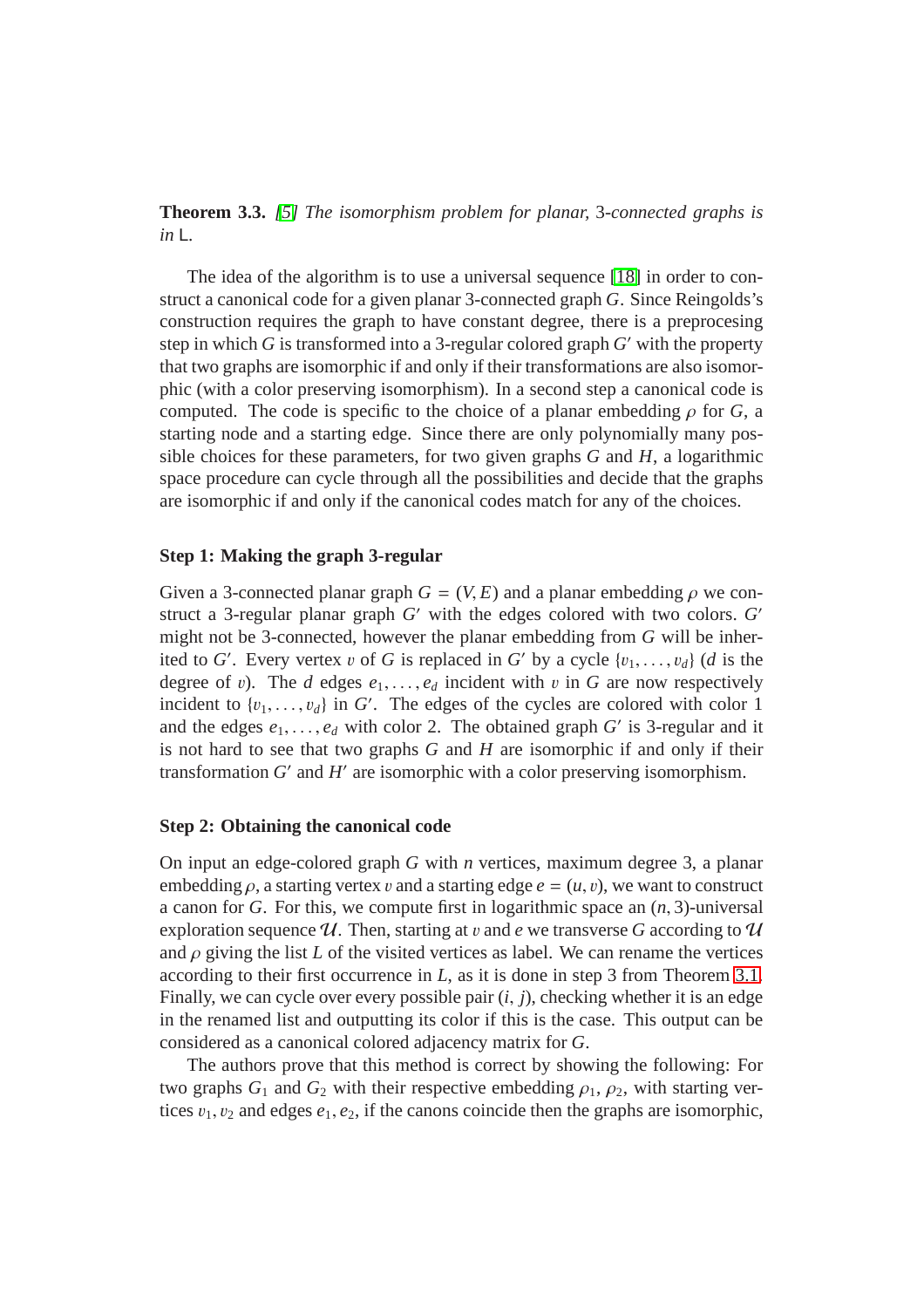and moreover, if  $G_1$  is isomorphic to  $G_2$ , then there is some choice of the parameters that makes their respective canons equal.

# <span id="page-10-0"></span>**4 Planar Graph Isomorphism**

In this section we describe the log-space algorithm for planar graph isomorphism. A previous step towards this result was a logarithmic space isomorphism test for partial 2-trees [\[1\]](#page-20-6). Partial 2-trees are a subclass of the planar graphs coinciding with that of series-parallel graphs and contain all outer-planar graphs. For proving this result Arvind, Das and Köbler represent a partial 2-tree as a tree of cycles. Similar to Lindell's algorithm [\[14\]](#page-21-9) they compare two such tree representations up to isomorphism, defining a canonical ordering procedure, which finally gives a canonization algorithm.

In the isomorphism algorithm for general planar graphs a similar representation is used, namely a tree of triconnected components. A *triconnected component* is a 3-connected graph, a cycle or a 3-bond, i.e. two vertices connected by three edges.

We give a log-space algorithm for the *graph canonization problem* for planar graphs, to which planar graph isomorphism reduces. The canonization involves assigning to each graph an isomorphism invariant string of polynomial length.

The algorithm decomposes first the planar graph into its biconnected components and constructs a *biconnected component tree* in log-space [\[1\]](#page-20-6). Then, it further decomposes the biconnected planar components into their triconnected components to obtain a triconnected component tree in log-space. Hopcroft and Tarjan [\[9\]](#page-21-13) presented a sequential algorithm for the decomposition of a biconnected planar graph into its triconnected components. This method can be adapted to work in log-space. The algorithm recursively removes separating pairs from the graph and puts a copy of the separating pair in each of the *split components* so formed, i.e. the nodes in the separating pair are connected by a *virtual edge*. The decomposition stops when the split components become triconnected. Define a node for each separating pair and each component and connect a *separating pair node* with a *triconnected component node* if the separating pair is contained in the component. The resulting graph is a tree, the *triconnected component tree*. This decomposition is unique [\[15\]](#page-21-14). Datta et. al. [\[6\]](#page-20-0) prove, that such a decomposition can be computed in log-space. Figure [2](#page-11-0) shows an example of the decomposition of a biconnected planar graph *G*. Its triconnected components are  $G_1, \ldots, G_4$ and the corresponding triconnected component tree is  $T$ . In  $G$ , the pairs  $(a, b)$ and  $(c, d)$  are the separating pairs. Since the 3-connected separating pair  $(c, d)$  is connected by an edge in *G*, we also get  $\{c, d\}$  as triple-bond  $G_3$ . The virtual edges corresponding to the separating pairs are drawn with dashed lines.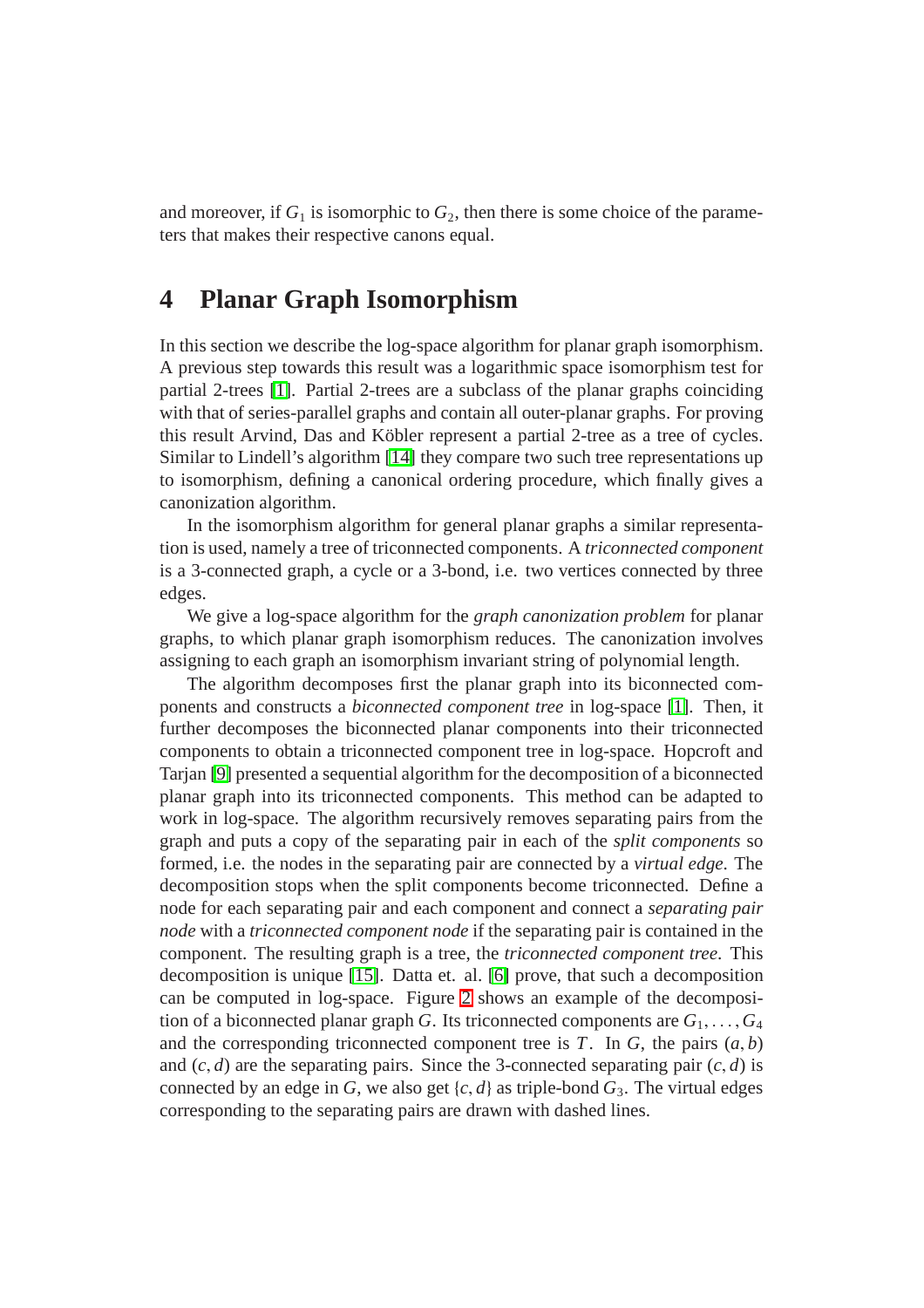

<span id="page-11-0"></span>Figure 2: Decomposition of a biconnected planar graph into a triconnected component tree.

The triconnected components can be canonized in log-space [\[5\]](#page-20-5). Hence, for triconnected component trees, compute their canonical invariant in log-space, i.e. two biconnected graphs are isomorphic if their trees are found to be equal.

In section [4.1,](#page-11-1) we summarize, how to canonize biconnected planar graphs by applying tree canonization ideas from [\[14\]](#page-21-9) to their triconnected component trees. Note, that pairwise isomorphism of two trees labelled with the canons of their components does not imply isomorphism of the corresponding graphs. Lindell 's algorithm and complexity analysis had to be modified in a non-trivial way for this step to work in log-space.

In section [4.2,](#page-16-0) we describe, how to canonize planar graphs using their biconnected component trees, again using the basic structure of Lindell 's algorithm. The comparison algorithm refers to the biconnected component tree of the planar graph and when comparing biconnected components, to their triconnected component trees. This requires a detailed analysis of the interferences of both tree structures.

### <span id="page-11-1"></span>**4.1 Canonization of biconnected planar graphs**

Let *S* and *T* be two triconnected component trees for the biconnected planar graphs *G* and *H*, respectively. *S* and *T* are rooted at separating pair nodes, say  $s = (a, b)$  and  $t = (a', b')$ . Therefore we also write  $S_{(a,b)}$  and  $T_{(a',b')}$ . They have separating pair nodes at odd levels and triconnected component nodes at even levels. Figure [3](#page-12-0) shows two trees to be compared.

Similar as in Lindell's algorithm, we define the isomorphism order of two triconnected component trees *S* and *T* rooted at separating pairs  $s = (a, b)$  and  $t =$  $(a', b')$ .  $S_{(a,b)} <_{\text{T}} T_{(a', b')}$  if:

1.  $|S_{(a,b)}| < |T_{(a',b')}|$  or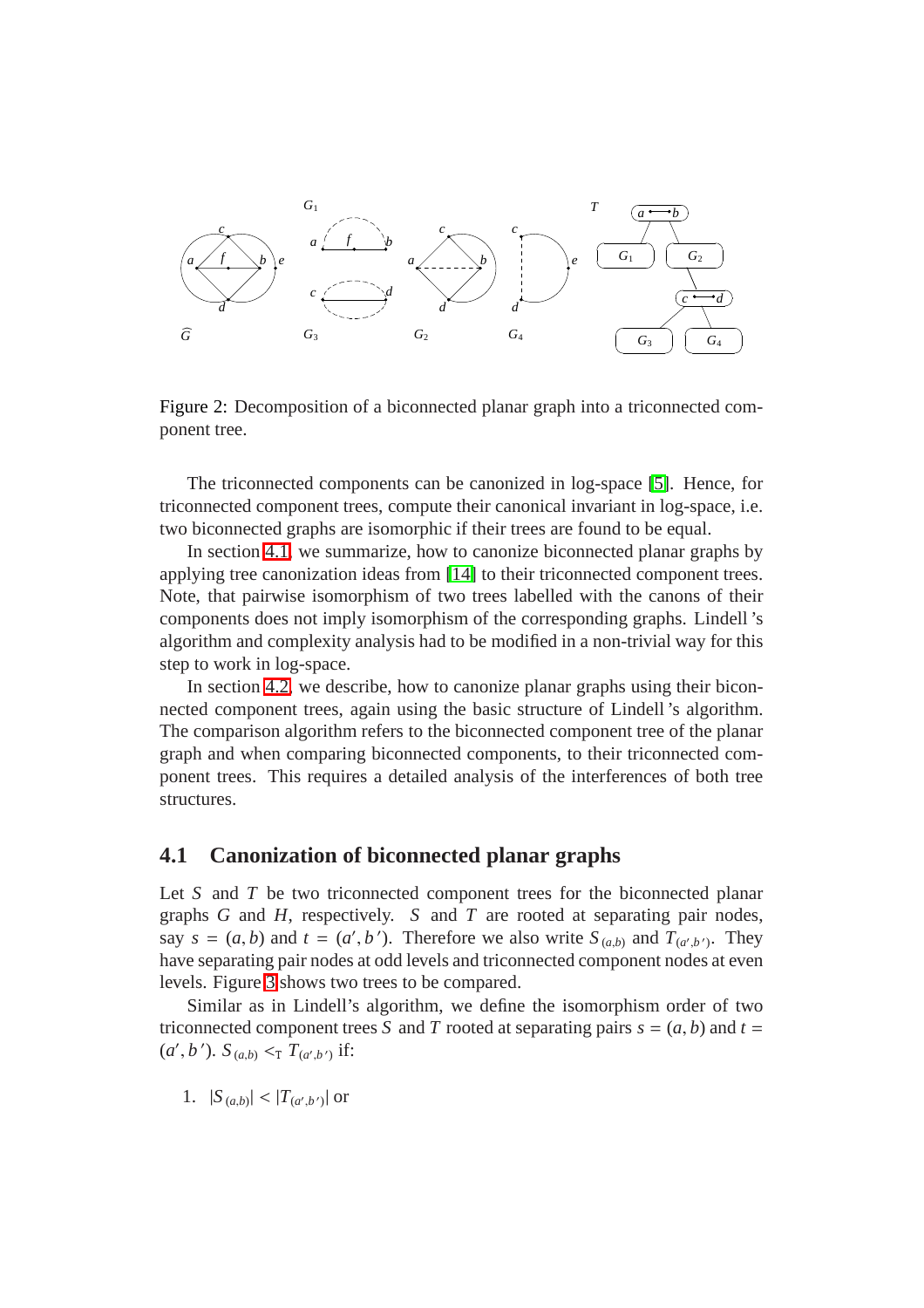

<span id="page-12-0"></span>Figure 3: Triconnected component trees.

- 2.  $|S_{(a,b)}| = |T_{(a',b')}|$  but #*s* < #*t* or
- 3.  $|S_{(a,b)}| = |T_{(a',b')}|$ ,  $\#s = \#t = k$ , but  $(S_{G_1}, \ldots, S_{G_k}) <_{\text{T}} (T_{H_1}, \ldots, T_{H_k})$  lexicographically, where we assume that  $S_{G_1} \leq T \ldots \leq T S_{G_k}$  and  $T_{H_1} \leq T \ldots \leq T H_k$ are the ordered subtrees of  $S_{(a,b)}$  and  $T_{(a',b')}$ , respectively. To compute the order between the subtrees  $S_{G_i}$  and  $T_{H_i}$  we compare lexicographically the canons of  $G_i$  and  $H_i$  and *recursively* the subtrees rooted at the children of  $G_i$ and *H<sup>i</sup>* . Note that these children are again separating pair nodes.
- 4.  $|S_{(a,b)}| = |T_{(a',b')}|$ ,  $\#s = \#t = k$ ,  $(S_{G_1} \leq_T \ldots \leq_T S_{G_k}) =_T (T_{H_1} \leq_T \ldots \leq_T T_{H_k})$ , but  $(O_1, \ldots, O_p) < (O_1', \ldots, O_p')$  lexicographically, where  $O_j$  and  $O_j'$ are the orientation counters of the  $j<sup>th</sup>$  isomorphism classes  $I_j$  and  $I'_j$ *j* of all the  $S_{G_i}$ 's and the  $T_{H_i}$ 's. (The concept of orientation counter is explained later).

We say that two triconnected component trees  $S_e$  and  $T_{e'}$  are *equal according to the isomorphism order*, denoted by  $S_e = T_e T_e$ , if neither  $S_e < T_e T_e$  nor  $T_e < T_e S_e$ holds. Two trees are  $=\tau$ -equal, precisely when the underlying graphs are isomorphic.

We summarize now, how we can compute the isomorphism order when we compare subtrees rooted at separating pairs, e.g.  $S_{(a,b)}$  and  $T_{(a',b')}$ , and when we compare subtrees rooted at triconnected components, e.g.  $S_{G_i}$  and  $T_{H_j}$ .

Comparing  $S_{(a,b)}$  and  $T_{(a',b')}$  is similar to the comparison of subtrees in Lindell's algorithm. We make a cross-comparison of the children and store the counters  $c_1, c_2, c_3$  for their order profile.

Assume, both subtrees are of equal size, i.e.  $|S_{G_i}| = |T_{H_j}| = N$ , both rooted at triconnected component nodes  $G_i$  and  $H_j$ , respectively.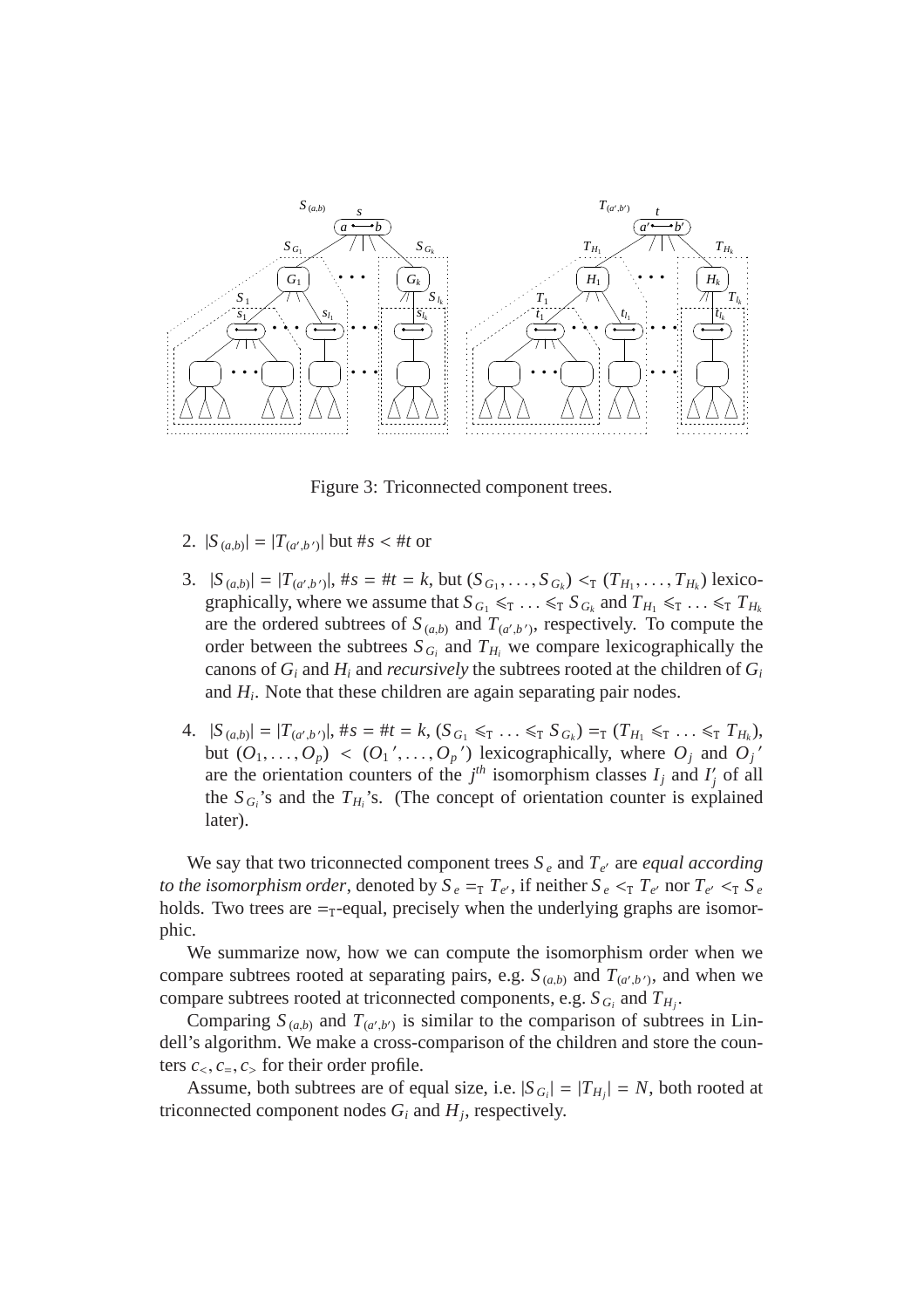First, we compare the types of  $G_i$  and  $H_j$ . We say that bonds  $\leq_T$  cycles and cycles  $\leq T$  3-connected components. 3-bonds are always equal. If both are cycles or 3-connected components then we construct the canons of  $G_i$  and  $H_j$  and compare all of them bit-by-bit.

To canonize a cycle, we traverse it starting from the virtual edge which corresponds to its parent (i.e. the parent node of  $G_i$ ), and then traversing the entire cycle along the edges encountered. There are two possible traversals depending on which direction of the starting edge is chosen. Thus, a cycle has two possible canons.

To canonize a 3-connected component  $G_i$ , we use the log-space algorithm from Datta, Limaye, and Nimbhorkar [\[5\]](#page-20-5). The canon depends on the direction of the starting edge and additionally, on the embedding of the component *G<sup>i</sup>* . For 3 connected components, there are two possible embeddings. Hence, we have up to four possible canons.

In the bit-by-bit comparison, we have to distinguish several cases. When we reach virtual edges in the comparison steps, we go into recursion at the subtrees rooted at the corresponding separating pairs. If we find in the recursion that one of the subtrees is smaller than the other, then we have found an inequality between the current canons we compare. We eliminate the canons which are not found to be minimal. At the end, if there remains a canon for  $G_i$  and for  $H_j$ , then both subtrees  $S_{G_i}$  and  $T_{H_j}$  are equal up to step 3.

**Orientation counters.** Here it does not suffice to stop after step 3. We need a further comparison step to ensure that *G* and *H* are indeed isomorphic. We give an example illustrating this in Figure [4.](#page-14-0) Assume that *s* and *t* have two children each,  $G_1$ ,  $G_2$  and  $H_1$ ,  $H_2$  such that  $G_1 \cong H_1$  and  $G_2 \cong H_2$ . Still we cannot conclude that *G* and *H* are isomorphic because it is possible that the isomorphism between  $G_1$  and  $H_1$  maps *a* to *a'* and *b* to *b'*, but the isomorphism between  $G_2$ and  $H_2$  maps *a* to *b*<sup> $\prime$ </sup> and *b* to *a*<sup> $\prime$ </sup>. Then these two isomorphisms cannot be extended to an isomorphism between *G* and *H*.

To handle this problem, we introduce the notion of an *orientation of a separating pair*. A separating pair gets an orientation from subtrees rooted at its children. Also, every subtree rooted at a triconnected component node gives an orientation to the parent separating pair. If the orientation is consistent, then we define  $S_{(a,b)} = T_{(a',b')}$  and we will show that *G* and *H* are isomorphic in this case.

We define the *orientation given to the parent separating pair of*  $G_i$  and  $H_j$  as the direction in which the minimum canon traverses this edge. If the minimum canons are obtained for both choices of directions of the edge then we say that  $S_{G_i}$ and *T<sup>H</sup><sup>j</sup>* are *symmetric about their parent separating pair*, and thus do not give an orientation.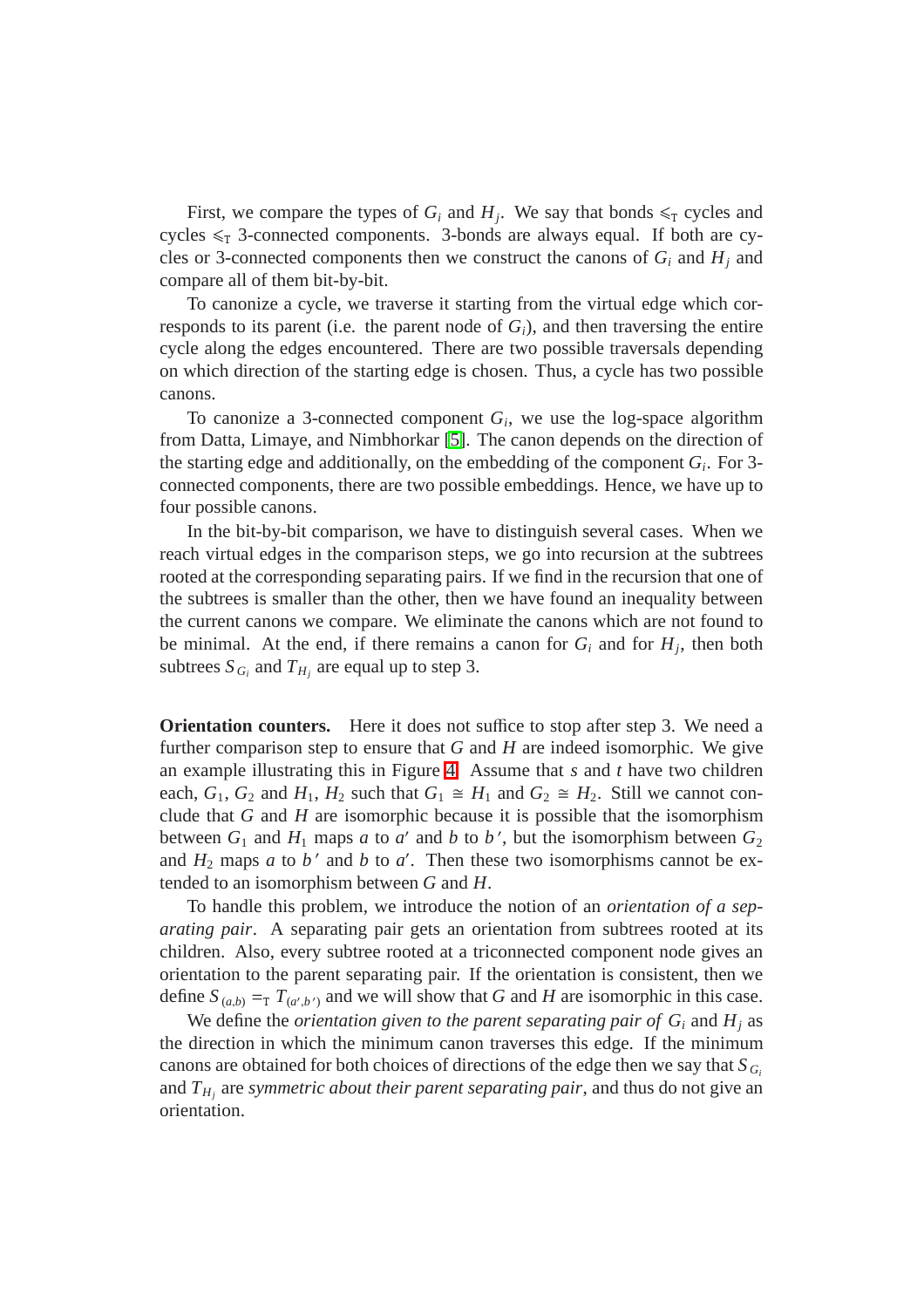

<span id="page-14-0"></span>Figure 4:

We define the *orientation given to the virtual edge in the parent triconnected component of* the corresponding separating pair node  $(a, b)$  or  $(a', b')$  by considering all the orientations given to the separating pair of their children  $G_1, \ldots, G_k$ , respectively. We first order the subtrees, say  $S_{G_1} \leq T \cdots \leq T S_{G_k}$  and  $T_{H_1} \leq T \cdots \leq T$  $T_{H_k}$ , and partition them into isomorphism classes, say  $I_1, \ldots, I_p$  and  $I'_1$  $I'_1, \ldots, I'_p.$ Let  $I_i$  be the smallest isomorphism class such that there are more components that give the orientation  $a \rightarrow b$  to the parent than  $b \rightarrow a$  (or vice versa). Then, we define  $a \rightarrow b$  to be the *reference orientation* ( $b \rightarrow a$  otherwise). For each isomorphism class  $I_j$ , we compute now the orientation counters  $O_j = (c_j^{\rightarrow})$  $\overrightarrow{j}$ ,  $c_j^{\leftarrow}$  $\binom{1}{j}$  such that  $c_i^{\rightarrow}$  $\vec{r}$  is the number of children in *I<sub>j</sub>* which give the reference orientation and  $c_j^{\leftarrow}$  $\frac{1}{i}$  is the number of children in  $I_j$  which give the reverse orientation.

Recall the example of Figure [4.](#page-14-0) The graphs *G* and *H* have the same triconnected component trees but are not isomorphic. In  $S_{(a,b)}$ , the 3-bonds form one isomorphism class  $I_1$  and the other two components form the second isomorphism class *I*2, as they all are pairwise isomorphic. The non-isomorphism is detected by comparing the directions given to the parent separating pair. We have  $p = 2$  isomorphism classes and for the orientation counters we have  $O_1 = O_1' = (0, 0)$ , whereas  $O_2 = (2,0)$  and  $O_2' = (1,1)$  and hence  $O_2'$  is lexicographically smaller than  $O_2$ . Therefore we have  $T_{(a',b')} <_{\text{T}} S_{(a,b)}$ .

**Complexity.** We argue now, that we can do the four comparison steps in logspace. The first and the second step are similar to Lindell's algorithm. We define the *size of a separating pair node* as 2 and the *size of a triconnected component* as the number of vertices in the component. For the third and fourth step, we have the following cases:

• When we compare two triconnected components  $G_i$  and  $H_j$ , then we have up to four canons. Suppose, we construct and compare two canons  $C_q$  and  $C_h$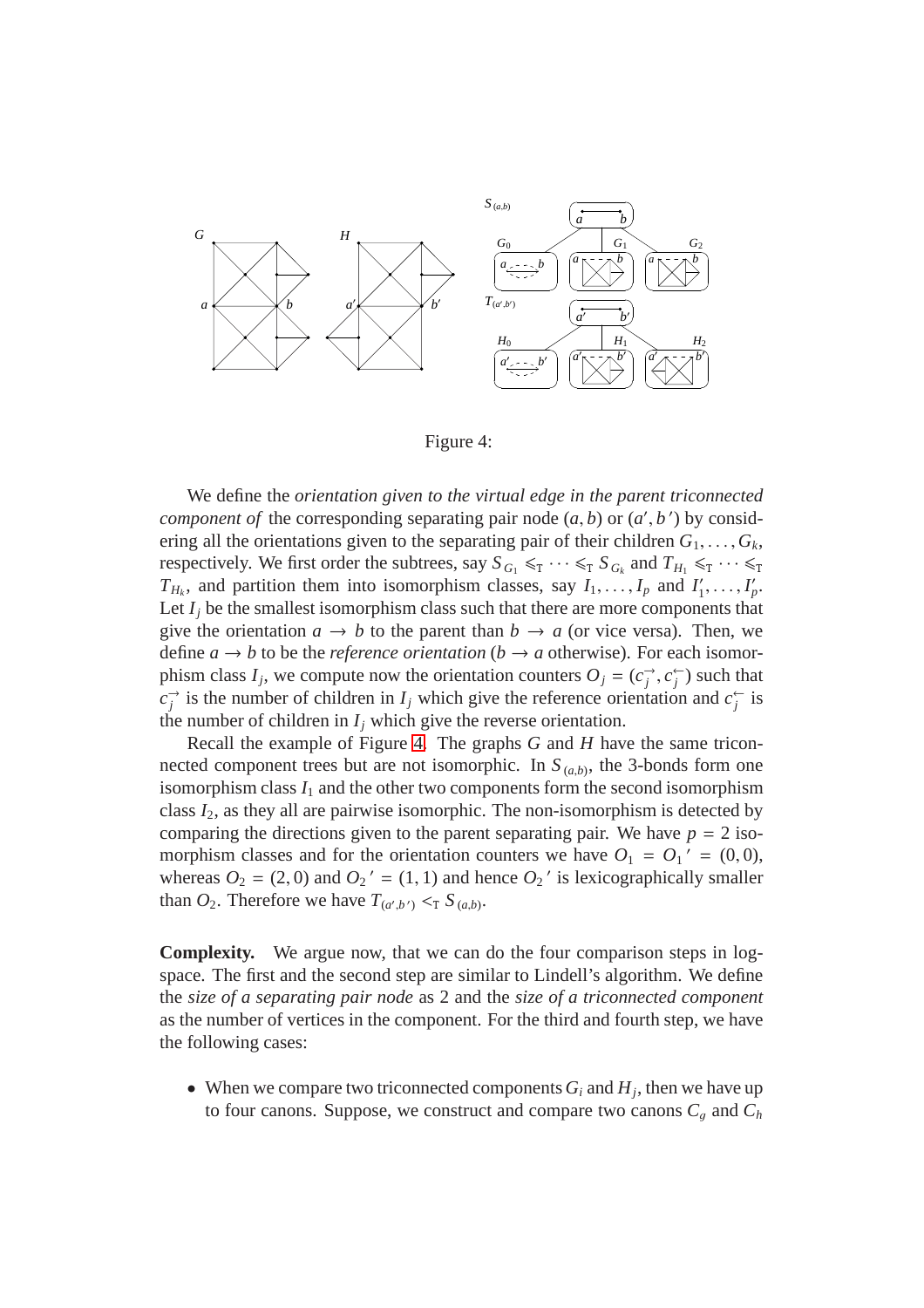and reach separating pairs  $(a, b)$  and  $(a', b')$ . We store the canons which are not eliminated, which of them  $C_q$  and  $C_h$  are and the direction of the virtual edges  $(a, b)$  and  $(a', b')$ . Hence, we need  $O(1)$  bits.

• When we compare two separating pairs  $(a, b)$  and  $(a', b')$ , then we make a cross-comparison as in Lindell's algorithm. Hence, we need counters  $c_1, c_2, c_3$  to store the order profile. This way, we get the isomorphism classes. We further store the orientation counters  $O_j$  and  $O_j$ <sup>'</sup> for  $I_j$  and  $I'_j$ *j* . We need  $O(\log |I_j|)$  bits on the work-tape for all the counters.

However, we cannot guarantee yet, that the algorithm works in log-space. Let  $S_C$  be the subtree rooted at node  $C$  in a triconnected component tree. The problem is, that the subtrees (i.e. the children of *C*) where we go into recursion might be of size  $>|S_C|/2$ , we call this a *large child*.

To get around this problem, we first check whether the nodes *C* and *C* ′ have a large child. If so then we compare them a priori and store the result of their comparison and the orientation given to the parent. Because *C* and *C* ′ have at most one large child, this needs only *O*(1) additional bits. In the comparison of *C* and *C* ′ , whenever we would go into recursion at those large children, we just look at the work-tape for the result instead.

As seen above, while comparing two trees of size *N*, the algorithm uses no space for making a recursive call for a subtree of size larger than *N*/2, and it uses  $O(\log k_j)$  space if the subtrees are of size at most  $N/k_j$ , where  $k_j \ge 2$ . Hence we get the same recurrence for the space  $S(N)$  as Lindell:

$$
S(N) \leq \max_{j} S\left(\frac{N}{k_j}\right) + O(\log k_j),
$$

where  $k_j \ge 2$  for all *j*. Thus  $S(N) = O(\log N)$ . Note that the number *n* of nodes of *G* is in general smaller than *N*, because the separating pair nodes occur in all components split off by this pair. But we certainly have  $n < N \le O(n^2)$  [\[9\]](#page-21-13). This leads to the following theorem.

**Theorem 4.1.** *[\[6\]](#page-20-0) The isomorphism order between two triconnected component trees of biconnected planar graphs can be computed in log-space.*

**The canon.** Once we know the ordering among the subtrees, it is straightforward to output the canon of the triconnected component tree *T*. We traverse *T* in the tree isomorphism order as in Lindell's algorithm, outputting the canon of each of the nodes along with virtual edges and delimiters. That is, we output a '[' while going down a subtree, and ']' while going up a subtree.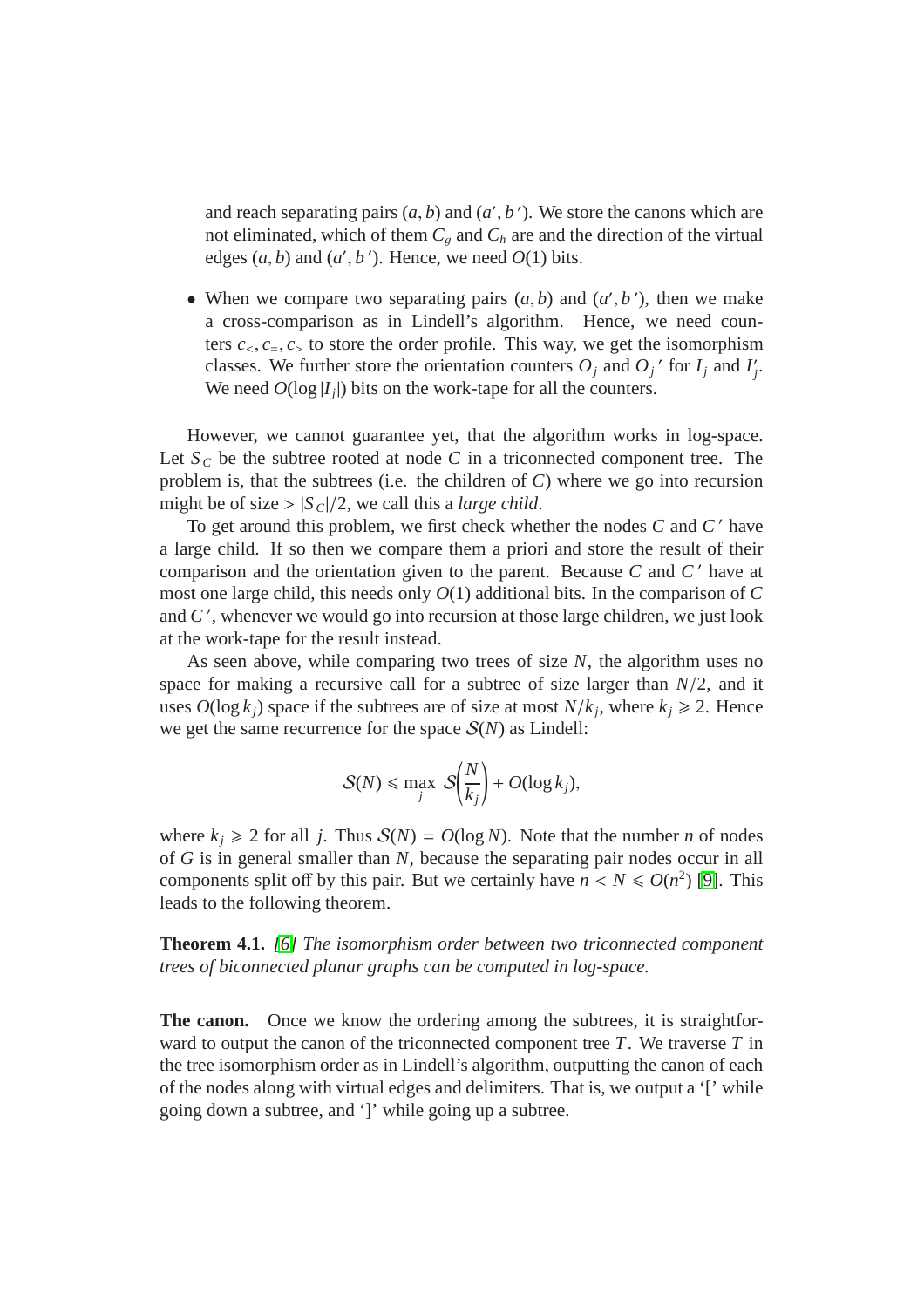We need to choose a separating pair as root for the tree. Since there is no distinguished separating pair, we simply cycle through all of them and select the one, which leads to the minimum canon. Let  $(a, b)$  be this separating pair. The canonization procedure has two steps. In the first step we compute what we call a *canonical list* for  $S_{(a,b)}$ . This is a list of the edges of *G*, also including virtual edges. In the second step we compute the final canon from the canonical list.

**Canon of separating pair nodes.** Consider a subtree  $S_{(a,b)}$  rooted at  $(a, b)$ . We start with computing the reference orientation of  $(a, b)$  with oracle calls to the canonical ordering algorithm and output the edge in this direction. Then we recursively output the canonical lists of the subtrees of node (*a*, *b*) according to the increasing isomorphism order. Among isomorphic siblings, those which give the reference orientation to the parent come first. We denote this canonical list of edges  $l(S, a, b)$ . If there is no reference orientation for a child, take the orientation of the parent  $(a, b)$ .

**Canon of triconnected component nodes.** Consider the subtree  $S_{G_i}$  rooted at  $G_i$ . Let  $(a, b)$  be the parent separating pair of  $S_{G_i}$  with reference orientation  $(a, b)$ . If  $G_i$  is a 3-bond then output  $l(G_i, a, b) = (a, b)$ . If  $G_i$  is a cycle then output  $l(G_i, a, b) = (a, b)(b, v_1)(v_1, v_2) \dots (v_n, a)$ . If  $G_i$  is a 3-connected component then compute the minimum of two canons with an oracle call. That is with respect to the given reference orientation  $(a, b)$  and both embeddings for  $G_i$ . Output this canon as  $l(G_i, a, b)$ . Virtual edges are output in the direction of the reference orientation given to them, if any. Finally, we output the subtrees in the order we have virtual edges in the canon.

We give an example. Consider the canonical list  $l(S, a, b)$  of edges for the tree  $S_{(a,b)}$  of Figure [3.](#page-12-0) Let  $s_i$  be the edge connecting the vertices  $a_i$  with  $b_i$ . We also write for short  $l'(S_i, s_i)$  which is one of  $l(S_i, a_i, b_i)$  or  $l(S_i, b_i, a_i)$ . The direction of  $s_i$  is as described above. Let  $l_0 = 0$ . Then we have:

$$
l(S, a, b) = [(a, b) l(S_{G_1}, a, b) ... l(S_{G_k}, a, b)], where
$$
  

$$
l(S_{G_i}, a, b) = [l(G_i, a, b) [l'(S_{l_{i-1}+1}, S_{l_{i-1}+1})] ... [l'(S_{l_i}, S_{l_i})]]]
$$

### <span id="page-16-0"></span>**4.2 Canonization of planar graphs**

Consider the decomposition of a connected planar graph. For each articulation point and biconnected component we define nodes i.e. *articulation point nodes* and *biconnected component nodes*. An articulation point node for *a* is connected by an edge to the nodes of biconnected components where *a* is contained as a vertex. The resulting graph is a tree, the *biconnected component tree*. The main difference to the triconnected component tree is, that for articulation point nodes, there is no concept of orientation as for separating pairs.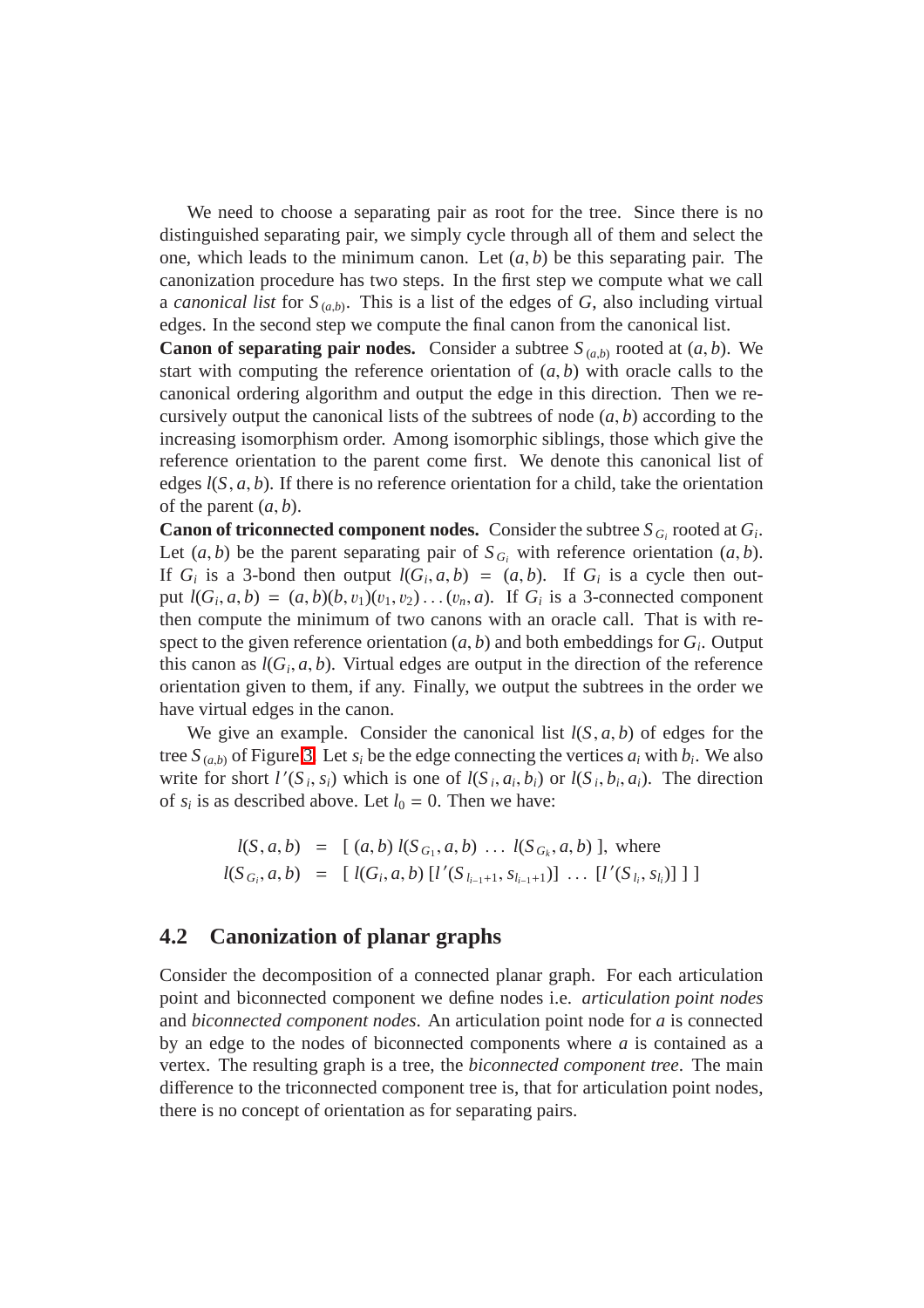We define the isomorphism order for two biconnected component trees  $S_a$ and  $T_{a'}$  rooted at nodes *s* and *t* corresponding to articulation points *a* and *a'*, re-spectively. Also see Figure [5.](#page-17-0) Let  $|S_a|$  be the sum of the sizes of the nodes in the tree. The *size of an articulation point node a* is defined as 1 and the *size of a biconnected component node B* is the size of its triconnected component tree  $|T(B)|$ . Let  $S_a$  and  $T_{a'}$  be biconnected component trees rooted at articulation points *a* and  $a'$ . Define  $S_a \leq_B T_{a'}$  if

- 1.  $|S_a| < |T_{a'}|$  or
- 2.  $|S_a| = |T_{a'}|$  but  $#s < #t$  or
- 3.  $|S_a| = |T_{a'}|, \#s = \#t = k$ , but  $(S_{B_1}, \ldots, S_{B_k}) <_{\mathbb{B}} (T_{B_1}, \ldots, T_{B_k})$  lexicographically, where we assume that  $S_{B_1} \leq g_1 \cdots \leq g_s S_{B_k}$  and  $T_{B_1'} \leq g_2 \cdots \leq g_s T_{B_k'}$ are the ordered subtrees of  $S_a$  and  $T_{a'}$ , respectively. To compare the order between the subtrees  $S_{B_i}$  and  $T_{B_j}$ <sup>*v*</sup> we compare the triconnected component trees  $T(B_i)$  of  $B_i$  and  $T(B_j')$  of  $B_j'$  and when we reach the first occurrences of some articulation points then we compare *recursively* the corresponding subtrees rooted at the children of  $B_i$  and  $B_j'$ . Note, that these children are again articulation point nodes.



<span id="page-17-0"></span>Figure 5: Biconnected component trees.

We say that two biconnected component trees are *equal*, denoted by  $S_a = B T_a$ , if neither of  $S_a \leq_B T_{a'}$  and  $T_{a'} \leq_B S_a$  holds. The inductive ordering of the subtrees of  $S_a$  and  $T_{a'}$  proceeds exactly as in Lindell 's algorithm, by partitioning them into size-classes and comparing the children in the same size-class recursively.

We summarize now, how we can compute the isomorphism order when we compare subtrees rooted at articulation points, e.g.  $S_a$  and  $T_{a'}$ , and when we compare subtrees rooted at biconnected components, e.g.  $S_{B_i}$  and  $T_{B_j}$ .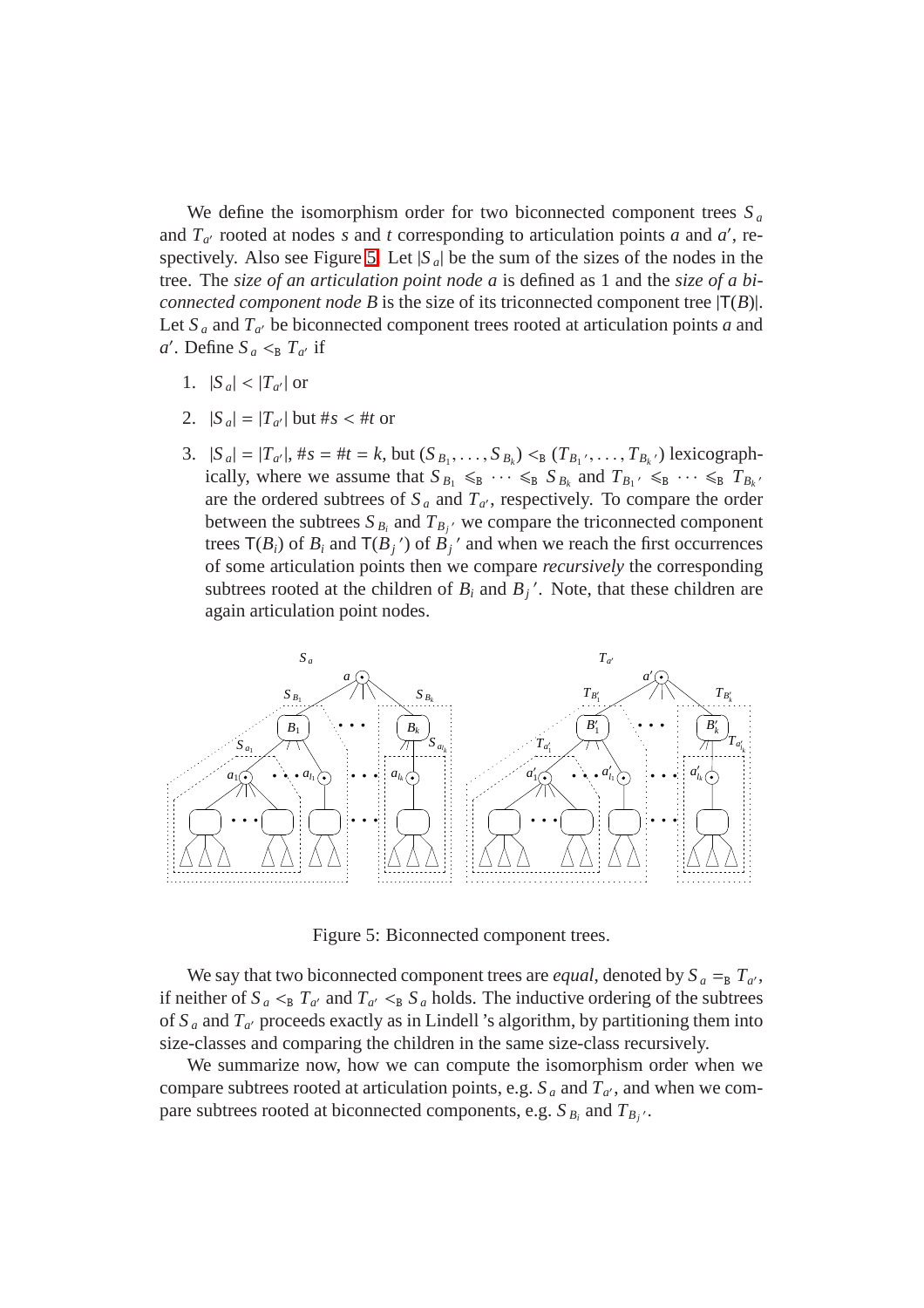Comparing  $S_a$  and  $T_{a'}$  is similar to the case when we compare subtrees rooted at separating pairs in triconnected component trees. We make a cross-comparison of the children and store the counters  $c_1, c_2, c_3$  for their order profile.

When we compare biconnected components  $B_i$  and  $B_j'$ , then we cannot start comparing their biconnected canons. We even cannot compute their canons because we do not have a unique root separating pair for the trees  $T(B_i)$  and  $T(B_j')$ . The problem occurs when we have only one fixed vertex in  $B_i$ , i.e. the parent articulation point. Datta et. al. bound the number of candidates of root separating pairs of  $T(B_i)$  and  $T(B_j')$ . For the detailed case analysis we refere to the paper. Basically, except of some special cases they show that the number of edges is bounded by *k*, when all the isomorphism classes of the children of  $B_i$  and  $B_j'$  (i.e. children in the biconnected component tree of nodes for  $B_i$  and  $B_j$ <sup>'</sup>) are of cardinality  $\ge k$ . Hence, all the isomorphism classes contain children *C* such that  $|S_C| \le |S_B|/k$ . If there is one size class of cardinality one, then we treat this child separately. If there are two or more such size classes, then we even get  $O(1)$  candidates for the root. We will need this in the complexity analysis.

**Complexity according to the biconnected component tree.** First, when we compare articulation points  $a$  and  $a'$  in the biconnected component tree, we have a similar complexity analysis as in Lindell's algorithm. For the children of *a* and *a'*, we store  $O(\log k)$  bits for isomorphism classes of cardinality  $k \ge 2$ .

Second, when we compare biconnected components  $B$  and  $B'$  in the biconnected component tree then a typical query is of the form (*s*,*r*), where *s* is the chosen root of  $T(B)$  and *r* is the index of the edge in the canon, which is to be retrieved. If there are  $k$  choices for  $T(B)$  and  $T(B')$ , the base machine cycles through all of them one by one, keeping track of the minimum canon. This takes  $O(\log k)$ space. In both cases, we also consider large children (i.e. children *C* of *B* such that  $|S_C| > |S_B|/2$ ) a priori. We summarize. If we consider recursively how many bits we store for the roots of biconnected components then we get the recursion equation for the size function.

$$
S(N) = \max_{j} \left\{ S\left(\frac{N}{k_j}\right) + O(\log k_j) \right\}
$$

where  $k_j \ge 2$ . Hence,  $S(N) = O(\log N)$ .

**Complexity according to the triconnected component trees.** We consider now the comparison of triconnected component trees  $T(B)$  and  $T(B')$  of biconnected components *B* and *B*<sup>'</sup>. In the comparison of  $T(B)$  and  $T(B')$ , we still go into recursion at separating pairs and when we reach virtual edges in canons for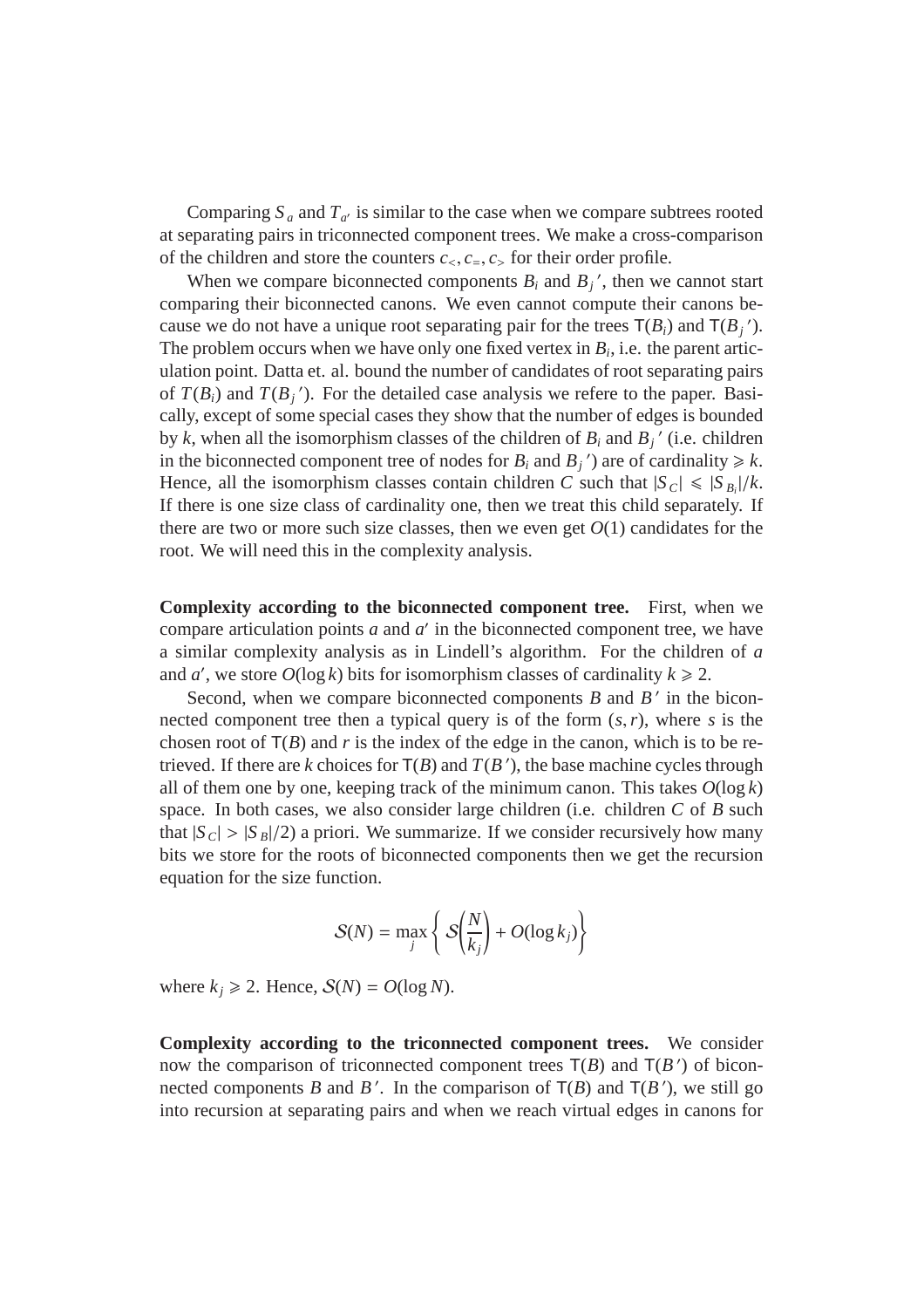

<span id="page-19-0"></span>Figure 6: A biconnected component tree  $S_B$  rooted at biconnected component *B* which has an articulation point *a* as child, which occurs in the triconnected component tree  $T(B)$  of *B*. In *A* and the other triconnected components the dashed edges are separating pairs.

triconnected components. What is new, we go into recursion when we reach articulation points. For an example, see Figure [6.](#page-19-0)

If an articulation point *a* belongs to many separating pairs, then it can occur in many component nodes in  $T(B)$ . Recall, that we have a root for the tree. So, there exists a unique component *A* that is closest to the root, where *a* is contained. Observe, that the set of component nodes where *a* is contained is always a connected subtree in  $T(B)$ . The authors show, that this unique component can be computed in log-space and that the first position where *a* occurs in the canon of *A* can be found in log-space. Exactly there, we go for *a* into recursion. For all the other occurrences of *a* we do not go into recursion. Call this the *reference copy* of *a* in  $T(B)$ .

Assume we store separately the bits that we need inside  $T(B)$  for all biconnected components *B*. For this part also a log-space bound can be proved. The size function can therefore be refined. Let *C* be a node in  $T(B)$ . The size of the subtree  $S_C$  rooted at some node C is the sum of the size of the triconnected subtree rooted at *C* in  $T(B)$ , say  $|S_C|$  plus the size of all the biconnected subtrees  $|S_a|$ , if *a* is a reference copy of an articulation points in  $S_C$ . There is one more special case. If  $S_a$  is a large child for *B* in the biconnected component tree and for *C* in  $S_c$ , then we still go only once into recursion for  $S_a$  a priori and store the result. In this case, if *a* has a reference copy in the subtree of  $T(B)$  rooted at *C* then  $S_a$  is not included in the size of  $S_C$ . Hence, we get the same recursion equation as before. This finishes the complexity analysis and leads to the following theorem.

**Theorem 4.2.** *[\[6\]](#page-20-0) The isomorphism order between two planar graphs can be computed in log-space.*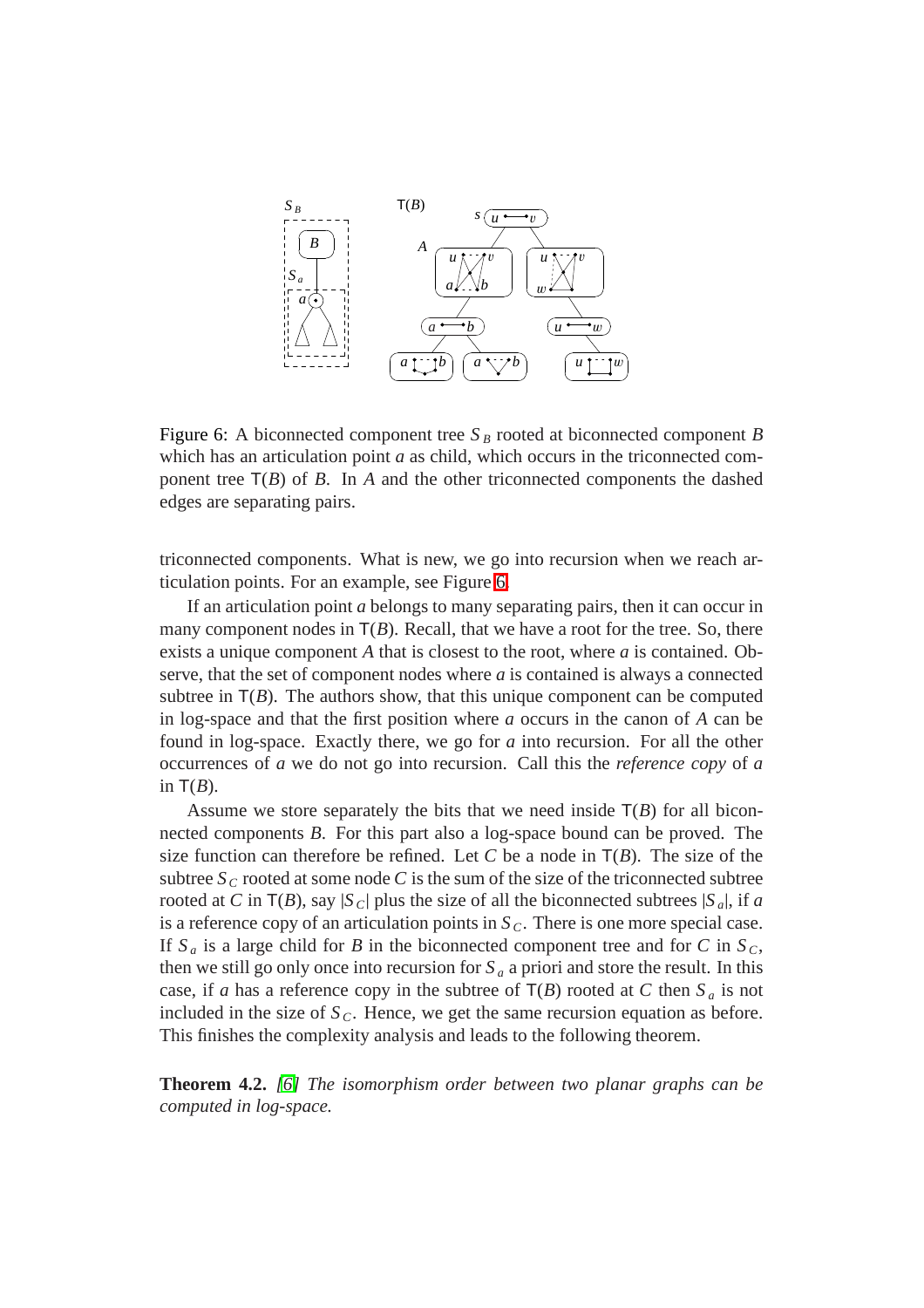**The canon.** The canonization of planar graphs proceeds exactly as in the case of biconnected planar graphs. A log-space procedure traverses the biconnected component tree, makes oracle queries to the isomorphism order algorithm and outputs a canonical list of edges, along with delimiters to separate the lists for siblings. A log-space transducer then renames the vertices according to their first occurrence in this list, to get the final canon for the biconnected component tree. This canon depends upon the choice of the root of the biconnected component tree. Further log-space transducers cycle through all the articulation points as roots to find the minimum canon among them, then rename the vertices according to their first occurrence in the canon and finally, remove the virtual edges and delimiters to obtain a canon for the planar graph. This proves the main theorem.

**Theorem 4.3.** *[\[6\]](#page-20-0) A planar graph can be canonized in log-space.*

# <span id="page-20-6"></span><span id="page-20-3"></span>**References**

- [1] Vikraman Arvind, Bireswar Das, and Johannes Köbler. A logspace algorithm for partial 2-tree canonization. In *CSR 2008: Computer Science Symposium in Russia*, pages 40–51, 2008.
- [2] Eric Allender, Samir Datta, and Sambuddha Roy. The directed planar reachability problem. In *Proc. 25th annual Conference on Foundations of Software Technology and Theoretical Computer Science (FSTTCS)*, pages 238– 249., 2005.
- <span id="page-20-2"></span>[3] Eric Allender and Meena Mahajan. The complexity of planarity testing. In *STACS '00: Proceedings of the 17th Annual Symposium on Theoretical Aspects of Computer Science*, pages 87–98, 2000.
- <span id="page-20-4"></span>[4] Chris Bourke, Raghunath Tewari, and N V Vinodchandran. Directed planar reachability is in unambiguous logspace. In *to appear in Proceedings of IEEE Conference on Computational Complexity CCC*, pages –, 2007.
- <span id="page-20-5"></span>[5] Samir Datta, Nutan Limaye, and Prajakta Nimbhorkar. 3-connected planar graph isomorphism is in log-space. In *IARCS Annual Conference on Foundations of Software Technology and Theoretical Computer Science (FSTTCS 2008)*, Dagstuhl, Germany, 2008. Schloss Dagstuhl - Leibniz-Zentrum fuer Informatik, Germany.
- <span id="page-20-0"></span>[6] Samir Datta, Nutan Limaye, Prajakta Nimbhorkar, Thomas Thierauf, and Fabian Wagner. A log-space algorithm for canonization of planar graphs. 2008. in arXiv:0809.2319.
- <span id="page-20-1"></span>[7] M. Grohe and O. Verbitsky. Testing graph isomorphism in parallel by playing a game. In *33rd International Colloquium on Automata, Languages and Programming.*, pages 3–14, 2006.